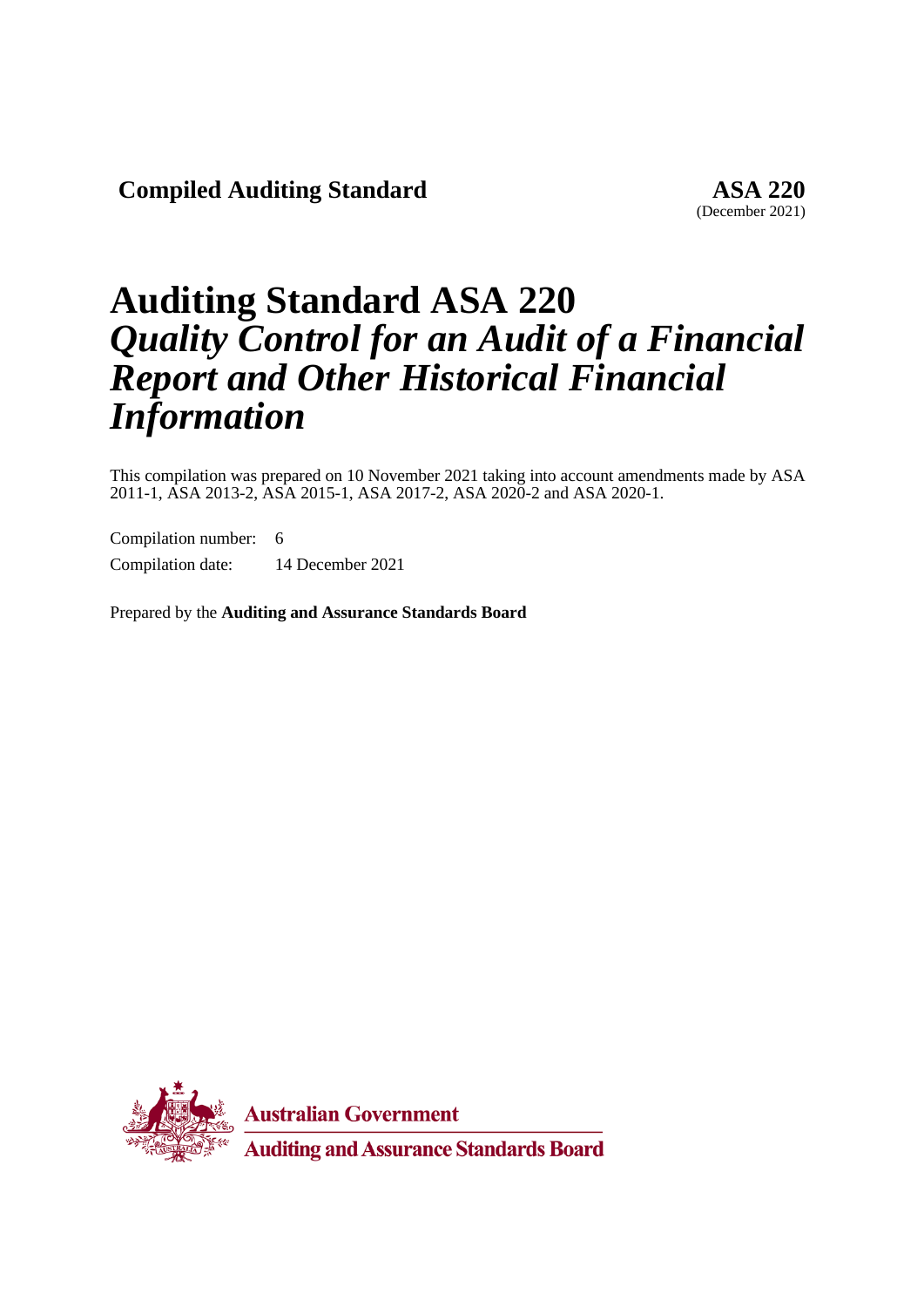## **Obtaining a Copy of this Auditing Standard**

The most recently compiled versions of Auditing Standards, original Standards and amending Standards (see Compilation Details) are available on the AUASB website: www.auasb.gov.au

#### **Contact Details**

Auditing and Assurance Standards Board Podium Level Level 14, 530 Collins Street Melbourne Victoria 3000 AUSTRALIA

Phone: (03) 8080 7400 E-mail: enquiries@auasb.gov.au

**Postal Address:** PO Box 204 Collins Street West Melbourne Victoria 8007 AUSTRALIA

## **COPYRIGHT**

© 2021 Commonwealth of Australia. The text, graphics and layout of this Auditing Standard are protected by Australian copyright law and the comparable law of other countries. Reproduction within Australia in unaltered form (retaining this notice) is permitted for personal and non-commercial use subject to the inclusion of an acknowledgment of the source as being the Australian Auditing and Assurance Standards Board (AUASB).

Requests and enquiries concerning reproduction and rights for commercial purposes within Australia should be addressed to the Technical Director, Auditing and Assurance Standards Board, PO Box 204, Collins Street West, Melbourne, Victoria 8007 or sent t[o enquiries@auasb.gov.au.](mailto:enquiries@auasb.gov.au) Otherwise, no part of this Auditing Standard may be reproduced, stored or transmitted in any form or by any means without the prior written permission of the AUASB except as permitted by law.

This Auditing Standard reproduces substantial parts of the corresponding International Standard on Auditing issued by the International Auditing and Assurance Standards Board (IAASB) and published by the International Federation of Accountants (IFAC), in the manner described in the statement on Conformity with International Standards on Auditing. The AUASB acknowledges that IFAC is the owner of copyright in the International Standard on Auditing incorporated in this Auditing Standard throughout the world.

All existing rights in this material are reserved outside Australia. Reproduction outside Australia in unaltered form (retaining this notice) is permitted for personal and non-commercial use only.

Further information and requests for authorisation to reproduce this Auditing Standard for commercial purposes outside Australia should be addressed to the Technical Director, Auditing and Assurance Standards Board, PO Box 204, Collins Street West, Melbourne, Victoria 8007 or sent to [enquiries@auasb.gov.au.](mailto:enquiries@auasb.gov.au) Any decision to approve a request may also require the agreement of IFAC.

ISSN 1833-4393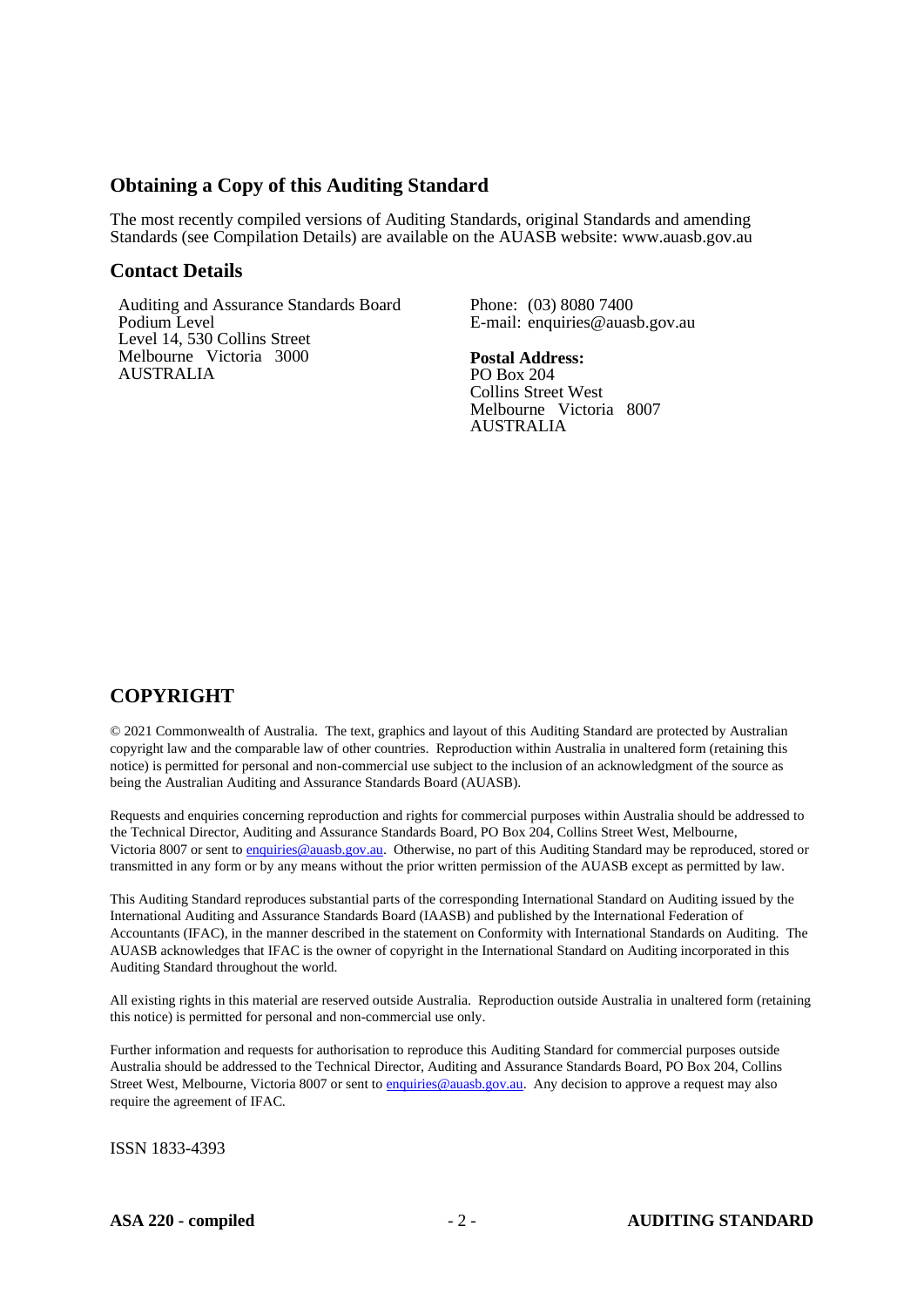## **CONTENTS**

## **COMPILATION DETAILS**

### **AUTHORITY STATEMENT**

## CONFORMITY WITH INTERNATIONAL STANDARDS ON AUDITING

|                                                                                 | Paragraphs |
|---------------------------------------------------------------------------------|------------|
|                                                                                 |            |
|                                                                                 |            |
| <b>Introduction</b>                                                             |            |
|                                                                                 |            |
|                                                                                 |            |
|                                                                                 |            |
|                                                                                 |            |
|                                                                                 |            |
| <b>Requirements</b>                                                             |            |
|                                                                                 |            |
|                                                                                 |            |
| Acceptance and Continuance of Client Relationships and Audit Engagements  12-13 |            |
|                                                                                 |            |
|                                                                                 |            |
|                                                                                 |            |
|                                                                                 |            |
| <b>Application and Other Explanatory Material</b>                               |            |
|                                                                                 |            |
|                                                                                 |            |
|                                                                                 |            |
|                                                                                 |            |
|                                                                                 |            |
|                                                                                 |            |
|                                                                                 |            |
|                                                                                 |            |
|                                                                                 |            |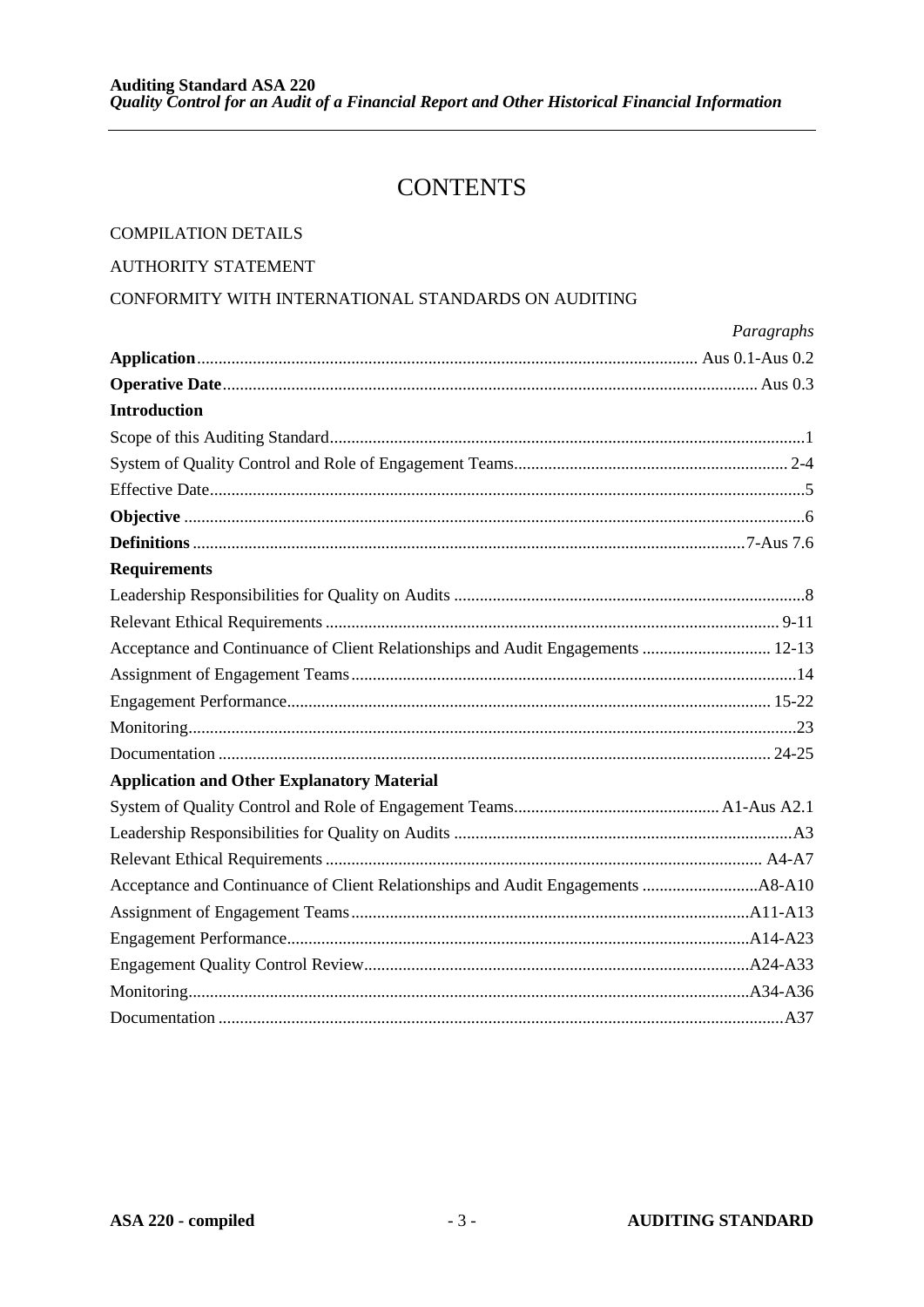## COMPILATION DETAILS

## **Auditing Standard ASA 220** *Quality Control for an Audit of a Financial Report and Other Historical Financial Information* **(as Amended)**

This compilation takes into account amendments made up to and including 30 June 2020 and was prepared on 10 November 2021 by the Auditing and Assurance Standards Board (AUASB).

This compilation is not a separate Auditing Standard made by the AUASB. Instead, it is a representation of ASA 220 (October 2009) as amended by other Auditing Standards which are listed in the Table below.

## **Table of Standards**

| <b>Standard</b> |     | Date made        | <b>Operative Date</b>                                                      |
|-----------------|-----|------------------|----------------------------------------------------------------------------|
| ASA 220         | [A] | 27 October 2009  | Financial reporting periods<br>commencing on or after<br>1 January 2010    |
| ASA 2011-1      | [B] | 27 June 2011     | Financial reporting periods<br>commencing on or after<br>1 July 2011       |
| ASA 2013-2      | [C] | 11 November 2013 | Financial reporting periods<br>commencing on or after<br>1 January 2014    |
| ASA 2015-1      | [D] | 1 December 2015  | Financial reporting periods<br>ending on or after<br>15 December 2016      |
| ASA 2017-2      | [E] | 30 May 2017      | Financial reporting periods<br>commencing on or after<br>1 January 2018    |
| ASA 2020-2      | [F] | 30 June 2020     | Financial reporting periods<br>ending on or after 15 July 2020             |
| ASA 2020-1      | [G] | 3 March 2020     | Financial reporting periods<br>commencing on or after<br>15 December 2021* |

[A] Federal Register of Legislation – registration number F2009L04066, 9 November 2009

[B] Federal Register of Legislation – registration number F2011L01379, 30 June 2011

[C] Federal Register of Legislation – registration number F2013L01939, 14 November 2013

- [D] Federal Register of Legislation registration number F2015L02032, 16 December 2015
- [E] Federal Register of Legislation registration number F2017L01179, 13 September 2017

<sup>\*</sup> Early adoption, in conjunction with ASA 315 *Identifying and Assessing the Risks of Material Misstatement*, permitted.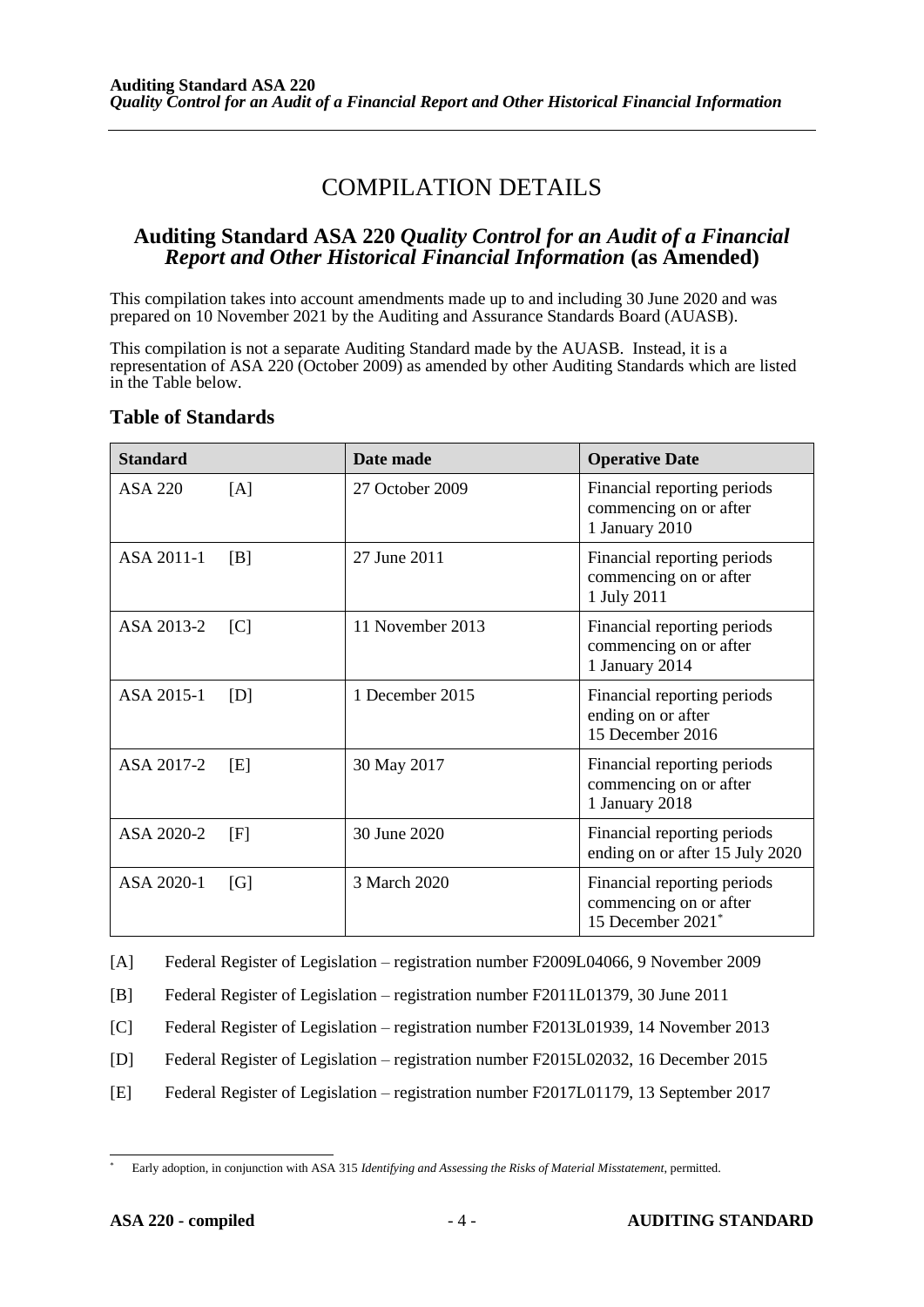- [F] Federal Register of Legislation registration number F2020L00885, 7 July 2020
- [G] Federal Register of Legislation registration number F2020L00252, 13 March 2020

## **Table of Amendments**

| <b>Paragraph affected</b> | <b>How affected</b> | By  [paragraph]                 |
|---------------------------|---------------------|---------------------------------|
| 7(j)(i)                   | Amended             | ASA 2011-1 [20]                 |
| $7(p)$ Footnote $*$       | Amended             | ASA 2011-1 [21]                 |
| $\overline{A23}$          | Amended             | ASA 2011-1<br>$\left[22\right]$ |
| 2 Footnote 1              | Amended             | ASA 2013-2 [30]                 |
| 7(d)                      | Amended             | ASA 2013-2 [31]                 |
| $7(d)$ Footnote 3         | Amended             | ASA 2013-2<br>$\left[32\right]$ |
| $7(d)$ Footnote #         | <b>Addition</b>     | ASA 2013-2<br>$\left[33\right]$ |
| Aus 7.3                   | Addition            | ASA 2013-2<br>$\left[34\right]$ |
| Aus 7.3 Footnote *        | Addition            | ASA 2013-2 [35]                 |
| Aus 7.4-Aus 7.7           | Re-numbered         | ASA 2013-2 [36]                 |
| 20(d)                     | Amended             | ASA 2015-1 [34]                 |
| Footnote 4                | Amended             | ASA 2015-1 [35]                 |
| Aus A5.1                  | Amended             | ASA 2015-1 [36]                 |
| Aus A6.2                  | Deleted             | ASA 2015-1 [37]                 |
| New A29                   | Addition            | ASA 2015-1 [38]                 |
| $7(p)$ Footnote #         | Amended             | ASA 2017-2 [14]                 |
| A <sub>9</sub>            | <b>Addition</b>     | ASA 2017-2 [15]                 |
| A29                       | Re-numbered         | ASA 2017-2<br>[16]              |
| $\overline{9}$            | Amended             | ASA 2020-2<br>[20]              |
| 10                        | Amended             | ASA 2020-2<br>[21]              |
| 11                        | Amended             | ASA 2020-2 [22]                 |
| Title of A6               | Amended             | ASA 2020-2 [23]                 |
| A <sub>6</sub>            | Amended             | ASA 2020-2<br>$\sqrt{24}$       |
| A <sub>9</sub>            | Amended             | ASA 2020-2 [25]                 |
| A9 Footnotes 6 and 7      | Amended             | ASA 2020-2 [26]                 |
| A30 Footnote 14           | Amended             | ASA 2020-1 [8]                  |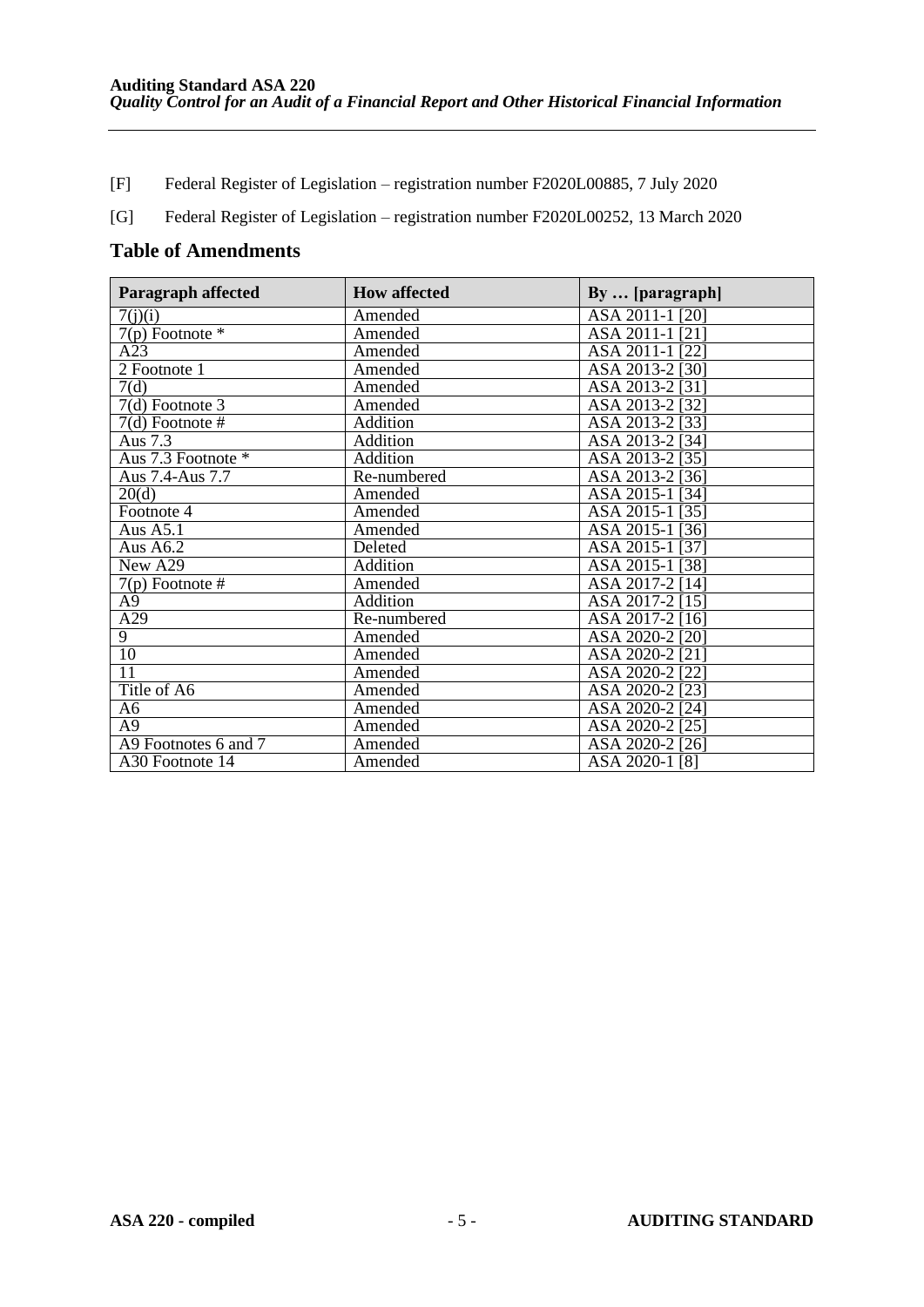## **AUTHORITY STATEMENT**

Auditing Standard ASA 220 *Quality Control for an Audit of a Financial Report and Other Historical Financial Information* (as amended to 30 June 2020) is set out in paragraphs Aus 0.1 to A37.

This Auditing Standard is to be read in conjunction with ASA 101 *Preamble to AUASB Standards*, which sets out how AUASB Standards are to be understood, interpreted and applied. This Auditing Standard is to be read also in conjunction with ASA 200 *Overall Objectives of the Independent Auditor and the Conduct of an Audit in Accordance with Australian Auditing Standards.*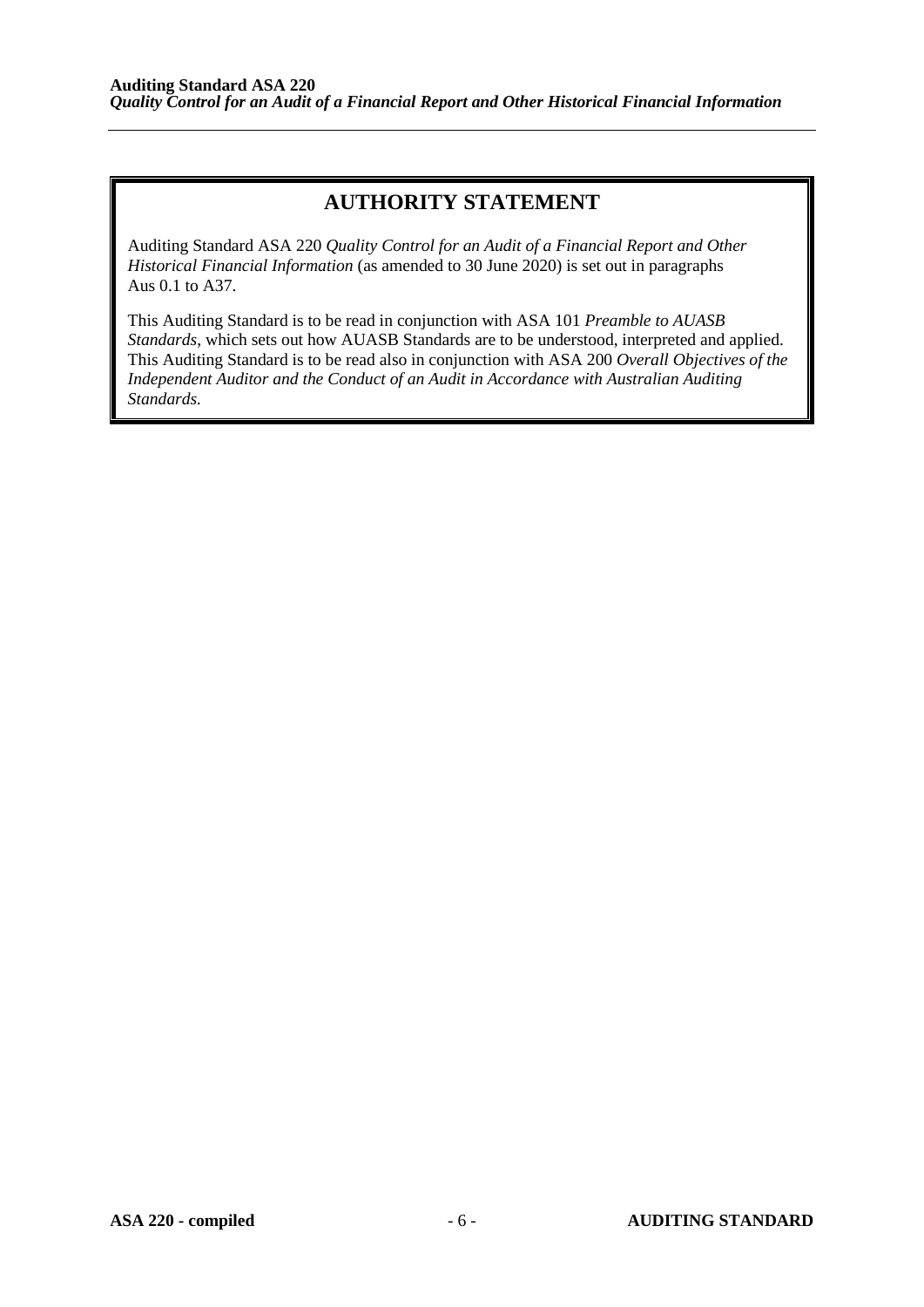## **Conformity with International Standards on Auditing**

This Auditing Standard conforms with International Standard on Auditing ISA 220 *Quality Control for an Audit of Financial Statements* issued by the International Auditing and Assurance Standards Board (IAASB), an independent standard-setting board of the International Federation of Accountants (IFAC).

Paragraphs that have been added to this Auditing Standard (and do not appear in the text of the equivalent ISA) are identified with the prefix "Aus".

The following requirement is additional to ISA 220:

- Paragraph Aus 21.1 For audits of financial reports of listed entities, and those other audit engagements, if any, for which the firm has determined that an engagement quality control review is required, the engagement quality control reviewer, on performing an engagement quality control review, shall also consider the following:
	- o The engagement team's evaluation of the firm's independence in relation to the audit engagement;
	- o Whether appropriate consultation has taken place on matters involving differences of opinion or other difficult or contentious matters, and the conclusions arising from those consultations; and
	- o Whether audit documentation selected for review reflects the work performed in relation to the significant judgements made and supports the conclusions reached.

This Auditing Standard incorporates terminology and definitions used in Australia.

The equivalent requirements and related application and other explanatory material included in ISA 220 in respect of "relevant ethical requirements", have been included in Auditing Standard, ASA 102 *Compliance with Ethical Requirements when Performing Audits, Reviews and Other Assurance Engagements*. There is no international equivalent to ASA 102.

Compliance with this Auditing Standard enables compliance with ISA 220.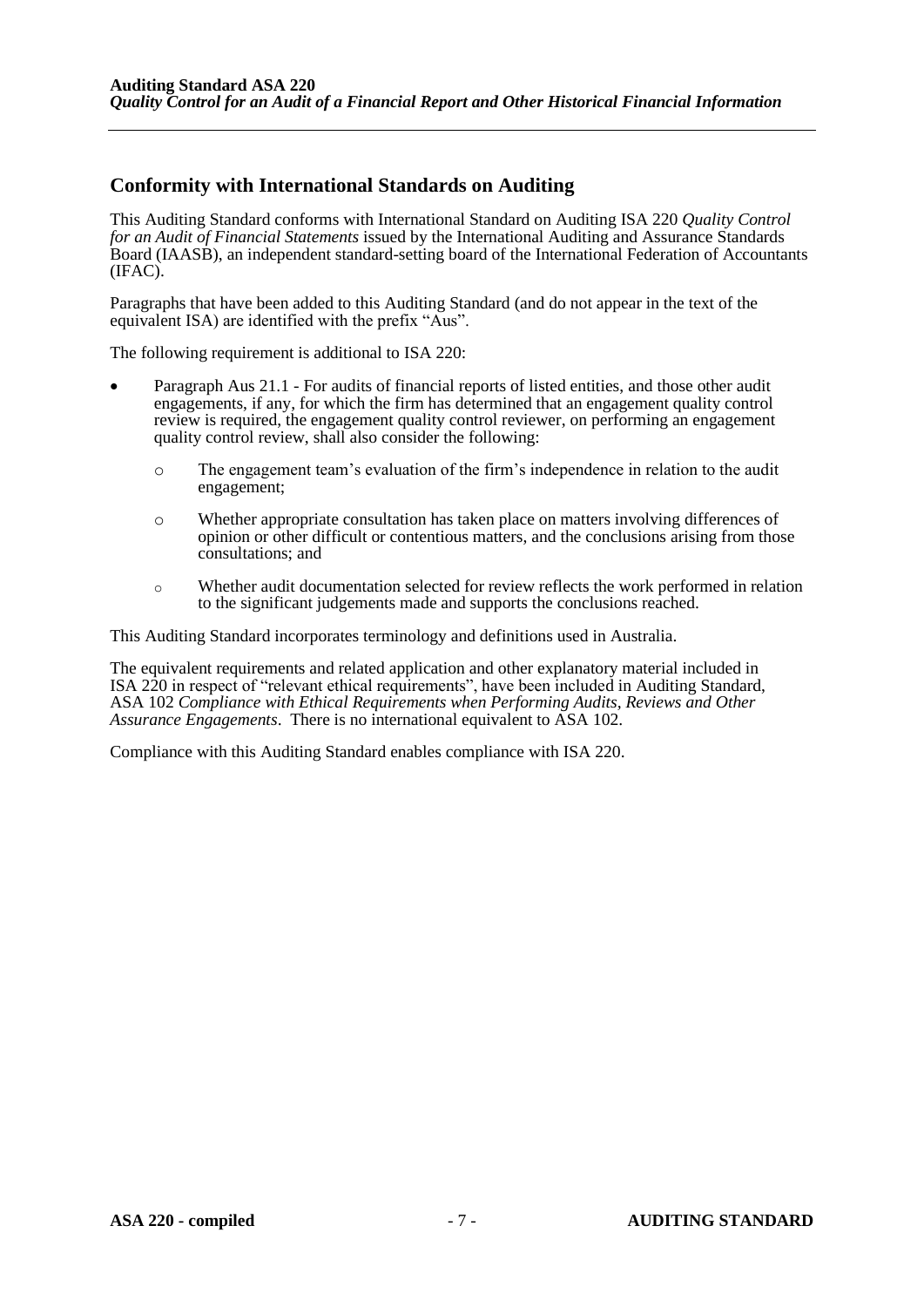#### **AUDITING STANDARD ASA 220**

The Auditing and Assurance Standards Board (AUASB) made Auditing Standard ASA 220 *Quality Control for an Audit of a Financial Report and Other Historical Financial Information* pursuant to section 227B of the *Australian Securities and Investments Commission Act 2001* and section 336 of the *Corporations Act 2001*, on 27 October 2009.

This compiled version of ASA 220 incorporates subsequent amendments contained in other Auditing Standards made by the AUASB up to and including 30 June 2020 (see Compilation Details).

## **AUDITING STANDARD ASA 220**

## *Quality Control for an Audit of a Financial Report and Other Historical Financial Information*

## **Application**

Aus 0.1 This Auditing Standard applies to:

- (a) an audit of a financial report for a financial year, or an audit of a financial report for a half-year, in accordance with the *Corporations Act 2001*; and
- (b) an audit of a financial report, or a complete set of financial statements, for any other purpose.
- Aus 0.2 This Auditing Standard also applies, as appropriate, to an audit of other historical financial information.

### **Operative Date**

Aus 0.3 This Auditing Standard is operative for financial reporting periods commencing on or after 1 January 2010. [Note: For operative dates of paragraphs changed or added by an Amending Standard, see Compilation Details.]

### **Introduction**

#### **Scope of this Auditing Standard**

1. This Auditing Standard deals with the specific responsibilities of the auditor regarding quality control procedures for the audit of a financial report and other historical financial information. It also addresses, where applicable, the responsibilities of the engagement quality control reviewer. This Auditing Standard is to be read in conjunction with relevant ethical requirements.

#### **System of Quality Control and Role of Engagement Teams**

- 2. Quality control systems, policies and procedures are the responsibility of the audit firm. Under ASQC 1, the firm has an obligation to establish and maintain a system of quality control to provide it with reasonable assurance that:
	- (a) The firm and its personnel comply with Australian Auditing Standards, relevant ethical requirements, and applicable legal and regulatory requirements; and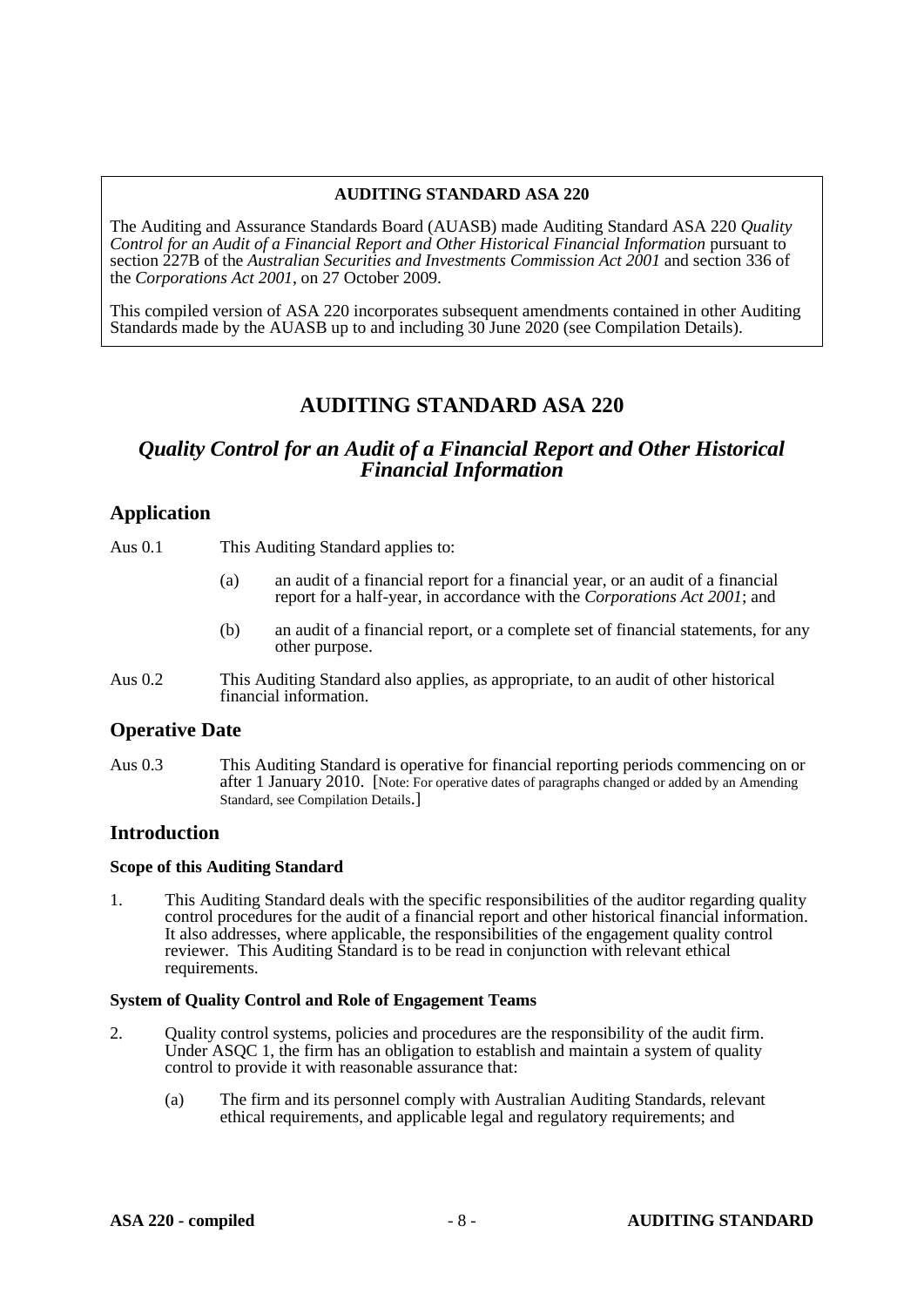(b) The Reports issued by the firm or engagement partners are appropriate in the circumstances.<sup>1</sup>

This Auditing Standard is premised on the basis that the firm is subject to ASQC 1. (Ref: Para. A1)

- 3. Within the context of the firm's system of quality control, engagement teams have a responsibility to implement quality control procedures that are applicable to the audit engagement and provide the firm with relevant information to enable the functioning of that part of the firm's system of quality control relating to independence.
- 4. Engagement teams are entitled to rely on the firm's system of quality control, unless information provided by the firm or other parties suggests otherwise. (Ref: Para. A2-Aus A2.1)

#### **Effective Date**

5. [Deleted by the AUASB. Refer Aus 0.3]

#### **Objective**

- 6. The objective of the auditor is to implement quality control procedures at the engagement level that provide the auditor with reasonable assurance that:
	- (a) The audit complies with Australian Auditing Standards, relevant ethical requirements, and applicable legal and regulatory requirements; and
	- (b) The auditor's report issued is appropriate in the circumstances.

#### **Definitions**

- 7. For the purposes of this Auditing Standard, the following terms have the meanings attributed below:
	- Aus 7.1 Assurance practitioner means a person or an organisation, whether in public practice, industry, commerce or the public sector, providing assurance services.
	- (a) Engagement partner<sup>2</sup> means the partner or other person in the firm who is responsible for the audit engagement and its performance, and for the auditor's report that is issued on behalf of the firm, and who, where required, has the appropriate authority from a professional, legal or regulatory body.
	- Aus 7.2 Engagement partner should be read as referring to a public sector equivalent where relevant.
	- (b) Engagement quality control review means a process designed to provide an objective evaluation, on or before the date of the auditor's report, of the significant judgements the engagement team made and the conclusions it reached in formulating the auditor's report. The engagement quality control review process is only for audits of financial reports of listed entities and those other audit engagements, if any, for which the firm has determined an engagement quality control review is required.
	- (c) Engagement quality control reviewer means a partner, other person in the firm, suitably qualified external person, or a team made up of such individuals, none of whom is part of the engagement team, with sufficient and appropriate experience and

<sup>1</sup> See ASQC 1 *Quality Control for Firms that Perform Audits and Reviews of Financial Reports and Other Financial Information, and Other Assurance Engagements*, paragraph 11.

<sup>2</sup> [Footnote deleted by the AUASB. Refer Aus 7.2, Aus 7.3 and Aus 7.4.]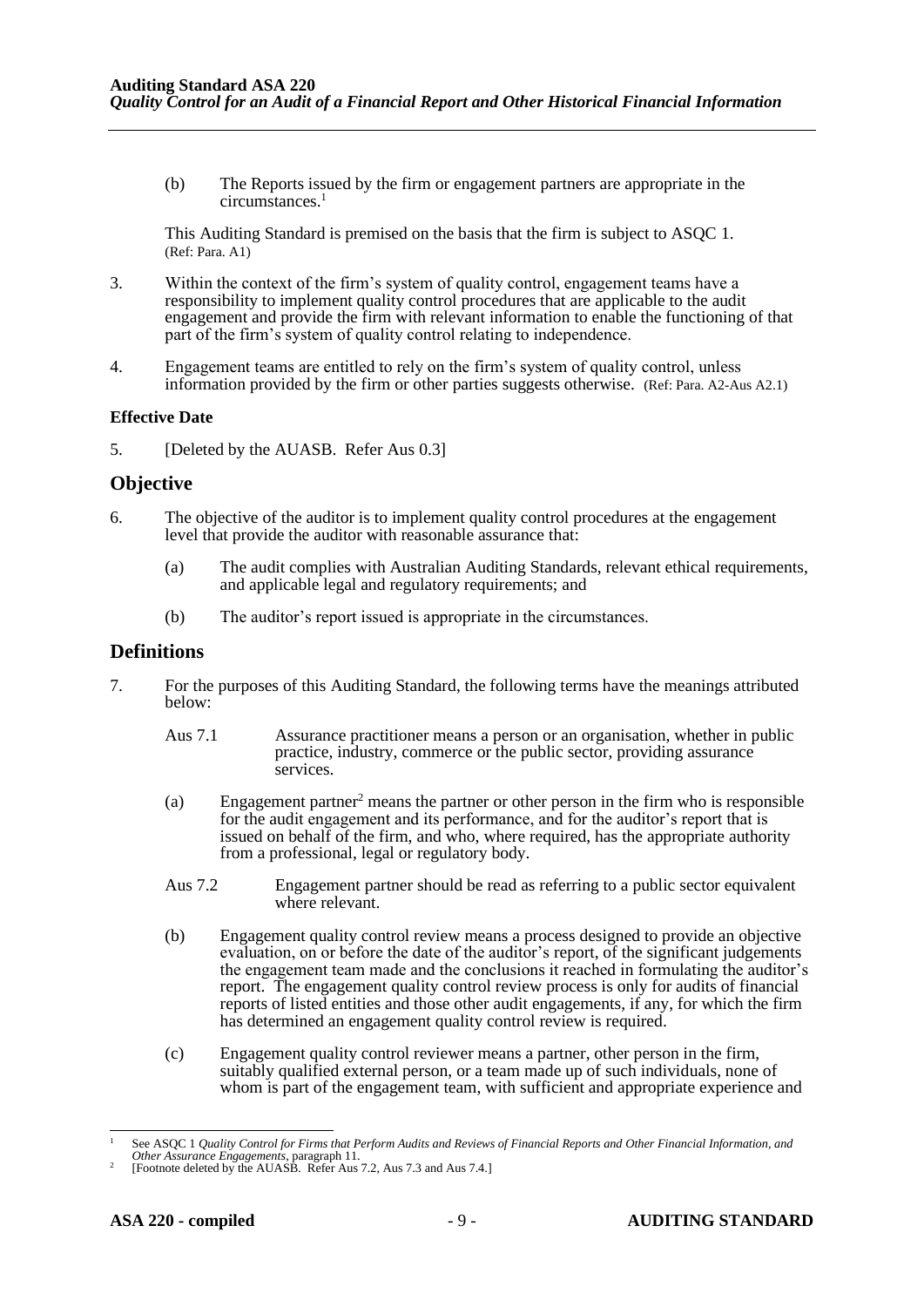authority to objectively evaluate the significant judgements the engagement team made and the conclusions it reached in formulating the auditor's report.

- (d) Engagement team means all partners and staff performing the engagement, and any individuals engaged by the firm or a network firm who perform audit procedures on the engagement. This excludes an auditor's external expert engaged by the firm or a network firm.<sup>3</sup>
- (e) [Deleted by the AUASB. Refer Aus 7.3]
- Aus 7.3 Firm means a sole practitioner, partnership, or corporation or other entity of assurance practitioners. Firm should be read as referring to a public sector equivalent where relevant.
- (f) Inspection means, in relation to completed audit engagements, procedures designed to provide evidence of compliance by engagement teams with the firm's quality control policies and procedures.
- (g) Listed entity means an entity whose shares, stock or debt are quoted or listed on a recognised stock exchange, or are marketed under the regulations of a recognised stock exchange or other equivalent body.
- (h) Monitoring means a process comprising an ongoing consideration and evaluation of the firm's system of quality control, including a periodic inspection of a selection of completed engagements, designed to provide the firm with reasonable assurance that its system of quality control is operating effectively.
- (i) Network firm means a firm or entity that belongs to a network.
- (j) Network means a larger structure:
	- (i) That is aimed at cooperation; and
	- (ii) That is clearly aimed at profit or cost-sharing or shares common ownership, control or management, common quality control policies and procedures, common business strategy, the use of a common brand name, or a significant part of professional resources.
- (k) [Deleted by the AUASB. Refer Aus 7.4]
- Aus 7.4 Partner means any individual with authority to bind the firm with respect to the performance of an audit of a financial report or historical financial information. Partner should be read as referring to a public sector equivalent where relevant.
- (l) Personnel means partners and staff.
- (m) [Deleted by the AUASB. Refer Aus 7.5]
- Aus 7.5 Australian Auditing Standards means the suite of auditing standards issued by the AUASB, and includes ASA 805 *Special Considerations—Audits of Single Financial Statements and Specific Elements, Accounts or Items of a Financial Statement*, and ASA 810 *Engagements to Report on Summary Financial Statements*.
- (n) [Deleted by the AUASB. Refer Aus 7.6]

<sup>3</sup> See ASA 620 *Using the Work of an Auditor's Expert*, paragraph 6(a).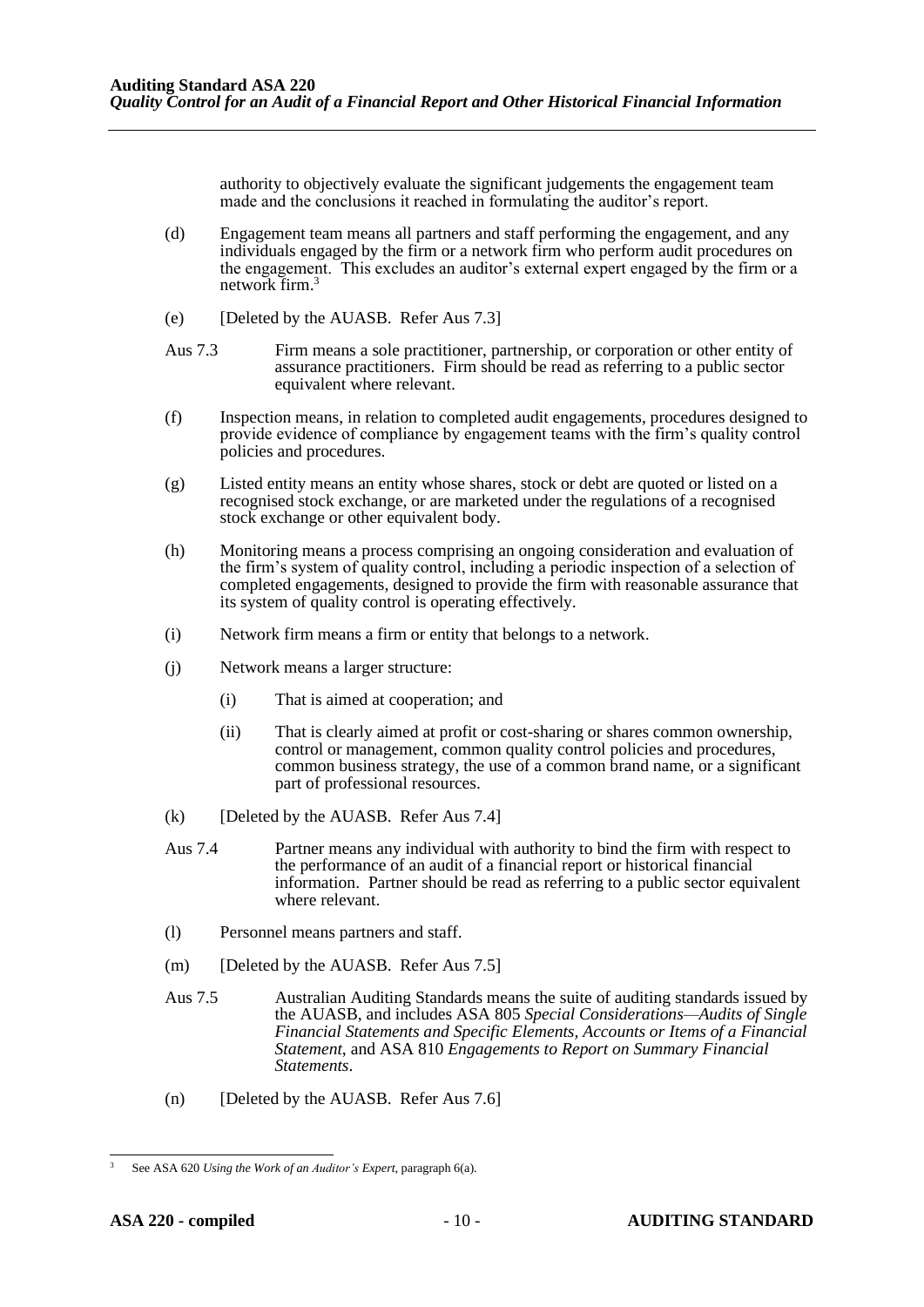- Aus 7.6 Relevant ethical requirements means relevant ethical requirements as defined in ASA 102.\*
- (o) Staff means professionals, other than partners, including any experts the firm employs.
- (p) Suitably qualified external person means an individual outside the firm with the competence and capabilities to act as an engagement partner, for example, a partner of another firm, or an employee (with appropriate experience) of a professional accountancy body# whose members may perform audits of financial reports or audits of other historical financial information, or of an organisation that provides relevant quality control services.

#### **Requirements**

#### **Leadership Responsibilities for Quality on Audits**

8. The engagement partner shall take responsibility for the overall quality on each audit engagement to which that partner is assigned. (Ref: Para. A3)

#### **Relevant Ethical Requirements**

- 9. Throughout the audit engagement, the engagement partner shall remain alert, through observation and making enquiries as necessary, for evidence of breaches of relevant ethical requirements by members of the engagement team. (Ref: Para. A4-A5)
- 10. If matters come to the engagement partner's attention through the firm's system of quality control or otherwise that indicate that members of the engagement team have breached relevant ethical requirements, the engagement partner, in consultation with others in the firm, shall determine the appropriate action. (Ref: Para. A5)

#### *Independence*

- 11. The engagement partner shall form a conclusion on compliance with independence requirements that apply to the audit engagement. In doing so, the engagement partner shall: (Ref: Para. A5-Aus A5.1)
	- (a) Obtain relevant information from the firm and, where applicable, network firms, to identify and evaluate threats to independence;
	- (b) Evaluate information on identified breaches, if any, of the firm's independence policies and procedures to determine whether they create a threat to independence for the audit engagement;
	- (c) Evaluate whether the identified threats are at an acceptable level; and
	- (d) Take appropriate action to address the threats that are not at an acceptable level by eliminating the circumstances that create the threats, applying safeguards to reduce threats to an acceptable level, or withdrawing from the audit engagement, where withdrawal is possible under applicable law or regulation. The engagement partner shall promptly report to the firm any inability to resolve the matter for appropriate action. (Ref: Para. Aus A5.1, A6-A7)

See ASA 102 *Compliance with Ethical Requirements when Performing Audits, Reviews and Other Assurance Engagements*.

For example, Chartered Accountants Australia and New Zealand, CPA Australia and the Institute of Public Accountants.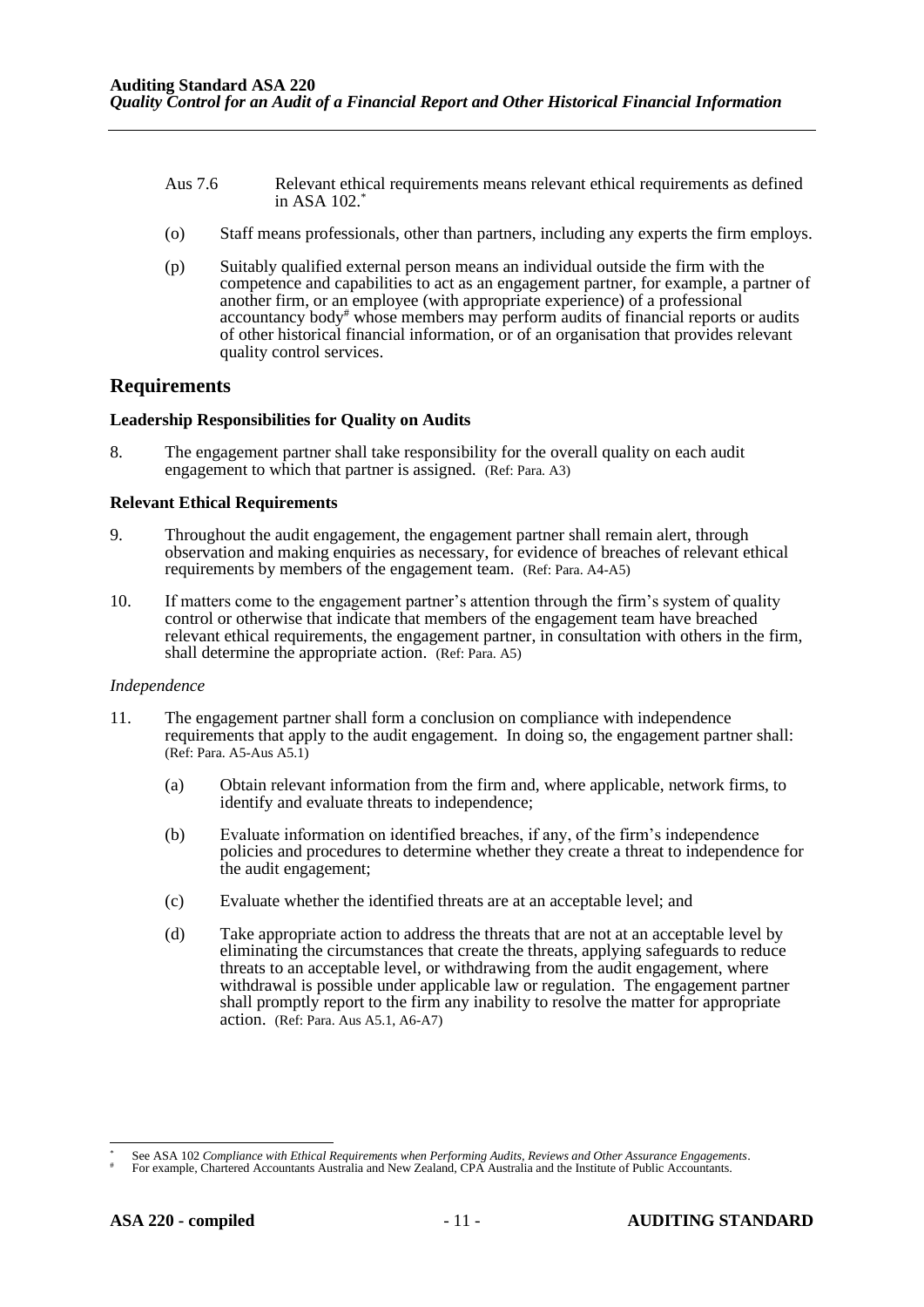#### **Acceptance and Continuance of Client Relationships and Audit Engagements**

- 12. The engagement partner shall be satisfied that appropriate procedures regarding the acceptance and continuance of client relationships and audit engagements have been followed, and shall determine that conclusions reached in this regard are appropriate. (Ref: Para. A9-A10)
- 13. If the engagement partner obtains information that would have caused the firm to decline the audit engagement had that information been available earlier, the engagement partner shall communicate that information promptly to the firm, so that the firm and the engagement partner can take the necessary action. (Ref: Para. A10)

#### **Assignment of Engagement Teams**

- 14. The engagement partner shall be satisfied that the engagement team, and any auditor's experts who are not part of the engagement team, collectively have the appropriate competence and capabilities to:
	- (a) Perform the audit engagement in accordance with Australian Auditing Standards, relevant ethical requirements, and applicable legal and regulatory requirements; and
	- (b) Enable an auditor's report that is appropriate in the circumstances to be issued. (Ref: Para. A11-A13)

#### **Engagement Performance**

*Direction, Supervision and Performance* 

- 15. The engagement partner shall take responsibility for:
	- (a) The direction, supervision and performance of the audit engagement in compliance with Australian Auditing Standards, relevant ethical requirements, and applicable legal and regulatory requirements; and (Ref: Para. A14-A16, A21)
	- (b) The auditor's report being appropriate in the circumstances.

#### *Reviews*

- 16. The engagement partner shall take responsibility for reviews being performed in accordance with the firm's review policies and procedures. (Ref: Para. A17-A18, A21)
- 17. On or before the date of the auditor's report, the engagement partner shall, through a review of the audit documentation and discussion with the engagement team, be satisfied that sufficient appropriate audit evidence has been obtained to support the conclusions reached and for the auditor's report to be issued. (Ref: Para. A19-A21)

#### *Consultation*

- 18. The engagement partner shall:
	- (a) Take responsibility for the engagement team undertaking appropriate consultation on difficult or contentious matters;
	- (b) Be satisfied that members of the engagement team have undertaken appropriate consultation during the course of the engagement, both within the engagement team and between the engagement team and others at the appropriate level within or outside the firm;
	- (c) Be satisfied that the nature and scope of, and conclusions resulting from, such consultations are agreed with the party consulted; and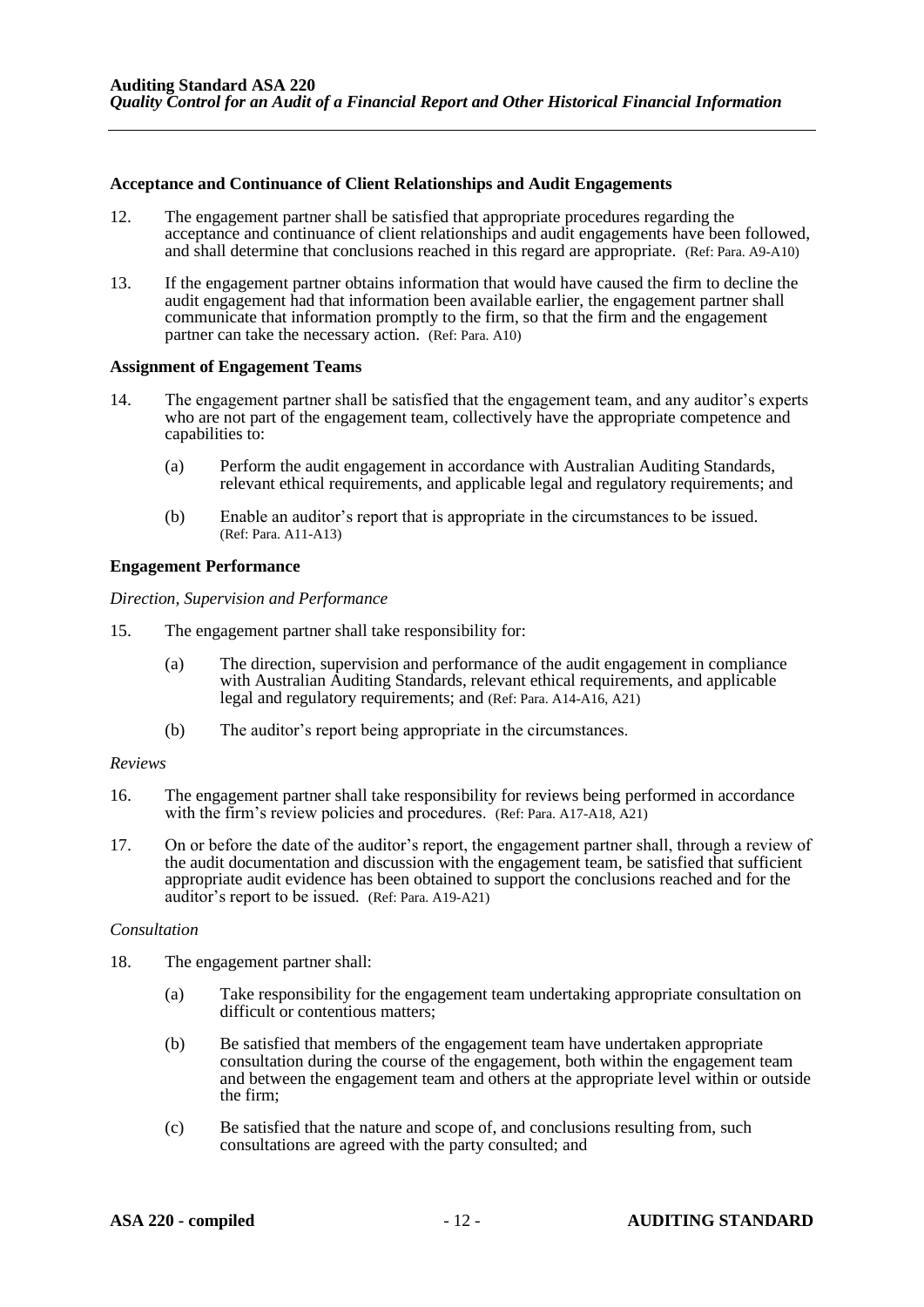(d) Determine that conclusions resulting from such consultations have been implemented. (Ref: Para. A22-A23)

#### *Engagement Quality Control Review*

- 19. For audits of financial reports of listed entities, and those other audit engagements, if any, for which the firm has determined that an engagement quality control review is required, the engagement partner shall:
	- (a) Determine that an engagement quality control reviewer has been appointed;
	- (b) Discuss significant matters arising during the audit engagement, including those identified during the engagement quality control review, with the engagement quality control reviewer; and
	- (c) Not date the auditor's report until the completion of the engagement quality control review. (Ref: Para. A24-A26)
- 20. The engagement quality control reviewer shall perform an objective evaluation of the significant judgements made by the engagement team, and the conclusions reached in formulating the auditor's report. This evaluation shall involve:
	- (a) Discussion of significant matters with the engagement partner;
	- (b) Review of the financial reports and the proposed auditor's report;
	- (c) Review of selected audit documentation relating to the significant judgements the engagement team made and the conclusions it reached; and
	- (d) Evaluation of the conclusions reached in formulating the auditor's report and consideration of whether the proposed auditor's report is appropriate. (Ref: Para. A27-A33)
- 21. [Deleted by the AUASB. Refer Aus 21.1]
- Aus 21.1 For audits of financial reports of listed entities, and those other audit engagements, if any, for which the firm has determined that an engagement quality control review is required, the engagement quality control reviewer, on performing an engagement quality control review, shall also consider the following:
	- (a) The engagement team's evaluation of the firm's independence in relation to the audit engagement;
	- (b) Whether appropriate consultation has taken place on matters involving differences of opinion or other difficult or contentious matters, and the conclusions arising from those consultations; and
	- (c) Whether audit documentation selected for review reflects the work performed in relation to the significant judgements made and supports the conclusions reached. (Ref: Para. A30-A33)

#### *Differences of Opinion*

22. If differences of opinion arise within the engagement team, with those consulted or, where applicable, between the engagement partner and the engagement quality control reviewer, the engagement team shall follow the firm's policies and procedures for dealing with and resolving differences of opinion.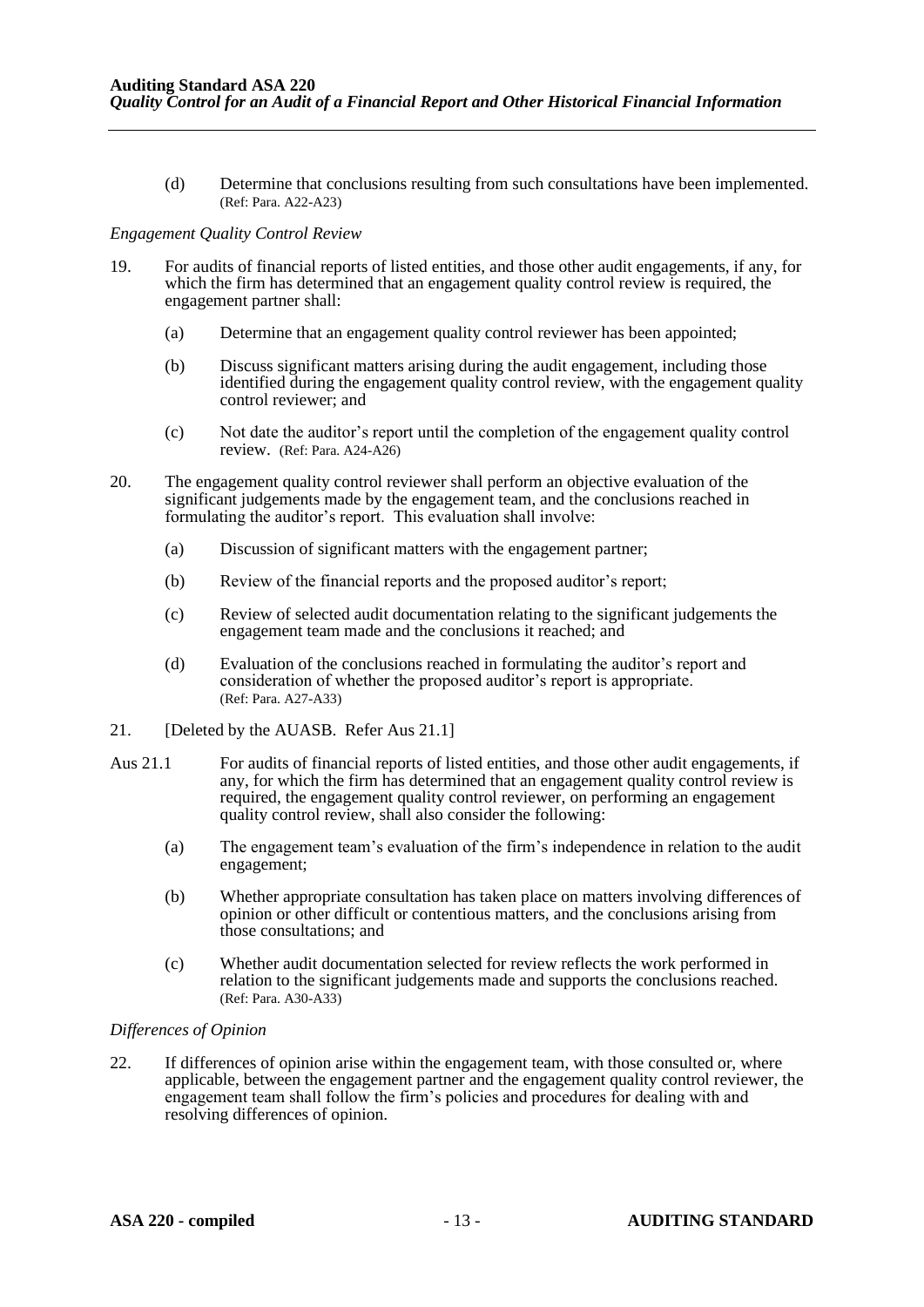#### **Monitoring**

23. An effective system of quality control includes a monitoring process designed to provide the firm with reasonable assurance that its policies and procedures relating to the system of quality control are relevant, adequate, and operating effectively. The engagement partner shall consider the results of the firm's monitoring process as evidenced in the latest information circulated by the firm and, if applicable, other network firms and whether deficiencies noted in that information may affect the audit engagement. (Ref: Para. A33-A35)

#### **Documentation**

- 24. The auditor shall include in the audit documentation:<sup>4</sup>
	- (a) Issues identified with respect to compliance with relevant ethical requirements and how they were resolved.
	- (b) Conclusions on compliance with independence requirements that apply to the audit engagement, and any relevant discussions with the firm that support these conclusions.
	- (c) Conclusions reached regarding the acceptance and continuance of client relationships and audit engagements.
	- (d) The nature and scope of, and conclusions resulting from, consultations undertaken during the course of the audit engagement. (Ref: Para. A36)
- 25. The engagement quality control reviewer shall document, for the audit engagement reviewed, that:
	- (a) The procedures required by the firm's policies on engagement quality control review have been performed;
	- (b) The engagement quality control review has been completed on or before the date of the auditor's report; and
	- (c) The reviewer is not aware of any unresolved matters that would cause the reviewer to believe that the significant judgements the engagement team made and the conclusions it reached were not appropriate.

\* \* \*

<sup>4</sup> See ASA 230 *Audit Documentation,* paragraphs 8-11, paragraph Aus 12.1 and paragraph A6.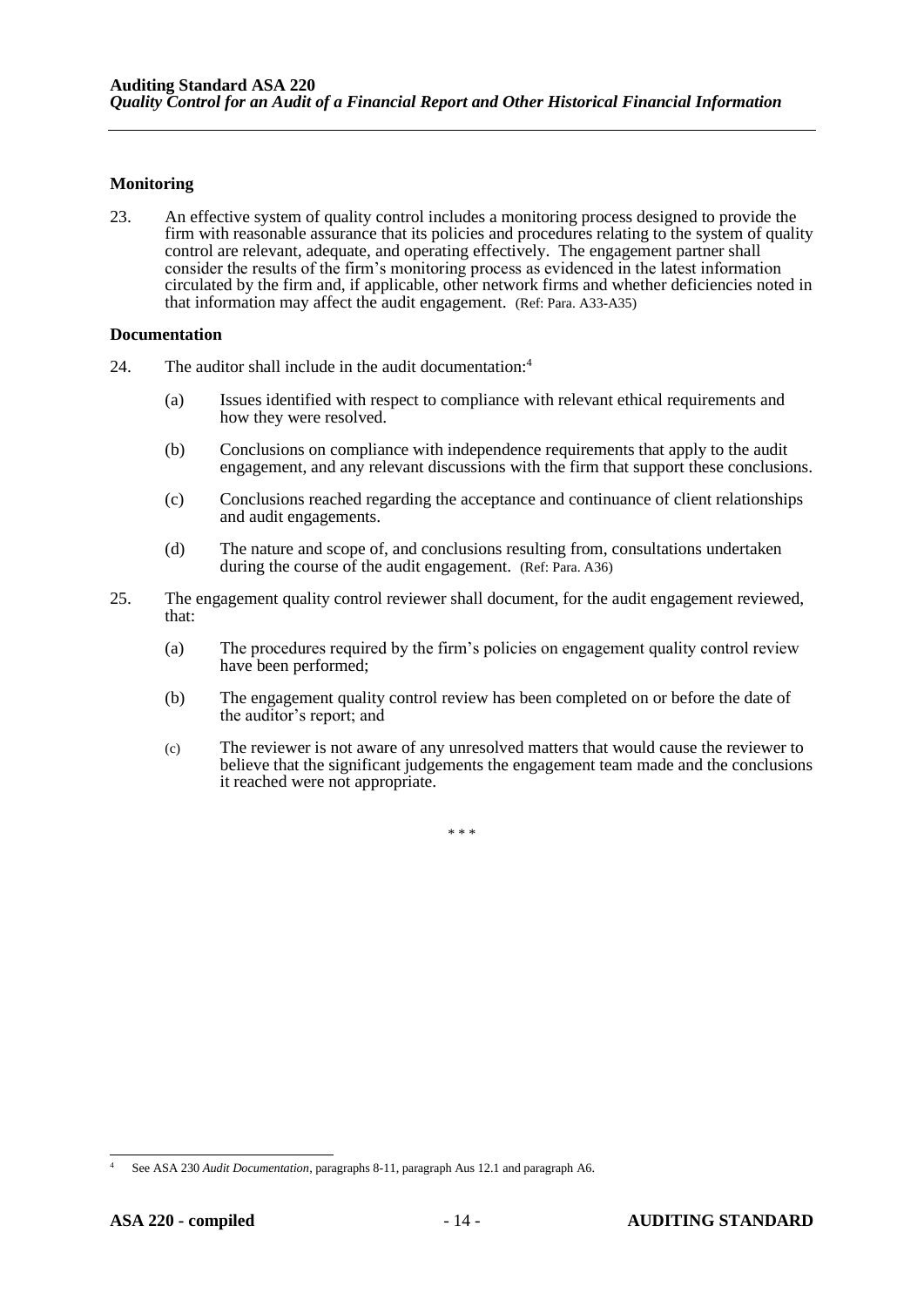## **Application and Other Explanatory Material**

#### **System of Quality Control and Role of Engagement Teams** (Ref: Para. 2)

- A1. ASQC 1 deals with the firm's responsibilities to establish and maintain its system of quality control for audit engagements. The system of quality control includes policies and procedures that address each of the following elements:
	- Leadership responsibilities for quality within the firm;
	- Relevant ethical requirements;
	- Acceptance and continuance of client relationships and specific engagements;
	- Human resources;
	- Engagement performance; and
	- Monitoring.

ASQC 1 contains requirements which are at least as demanding as its international equivalent, ISQC 1 *Quality Control for Firms that Perform Audits and Reviews of Financial Statements, and Other Assurance and Related Services Engagements*\* , as it addresses all the elements referred to in ISQC 1 and imposes obligations on the firm that achieve the aims of the requirements set out in ISQC 1.

#### *Reliance on the Firm's System of Quality Control (Ref: Para. 4)*

- A2. Unless information provided by the firm or other parties suggest otherwise, the engagement team may rely on the firm's system of quality control in relation to, for example:
	- Competence of personnel through their recruitment and formal training.
	- Independence through the accumulation and communication of relevant independence information.
	- Maintenance of client relationships through acceptance and continuance systems.
	- Adherence to applicable legal and regulatory requirements through the monitoring process.
- Aus A2.1 Notwithstanding reliance by the engagement team on the firm's system of quality control, for audits undertaken in accordance with the *Corporations Act 2001* (the Act), the engagement partner is required to comply with the auditing standards under section 307A of that Act.

#### **Leadership Responsibilities for Quality on Audits** (Ref: Para. 8)

- A3. The actions of the engagement partner and appropriate messages to the other members of the engagement team, in taking responsibility for the overall quality on each audit engagement, emphasise:
	- (a) The importance to audit quality of:
		- (i) Performing work that complies with Australian Auditing Standards, relevant ethical requirements, and applicable legal and regulatory requirements;

<sup>\*</sup> Issued by the International Auditing and Assurance Standards Board.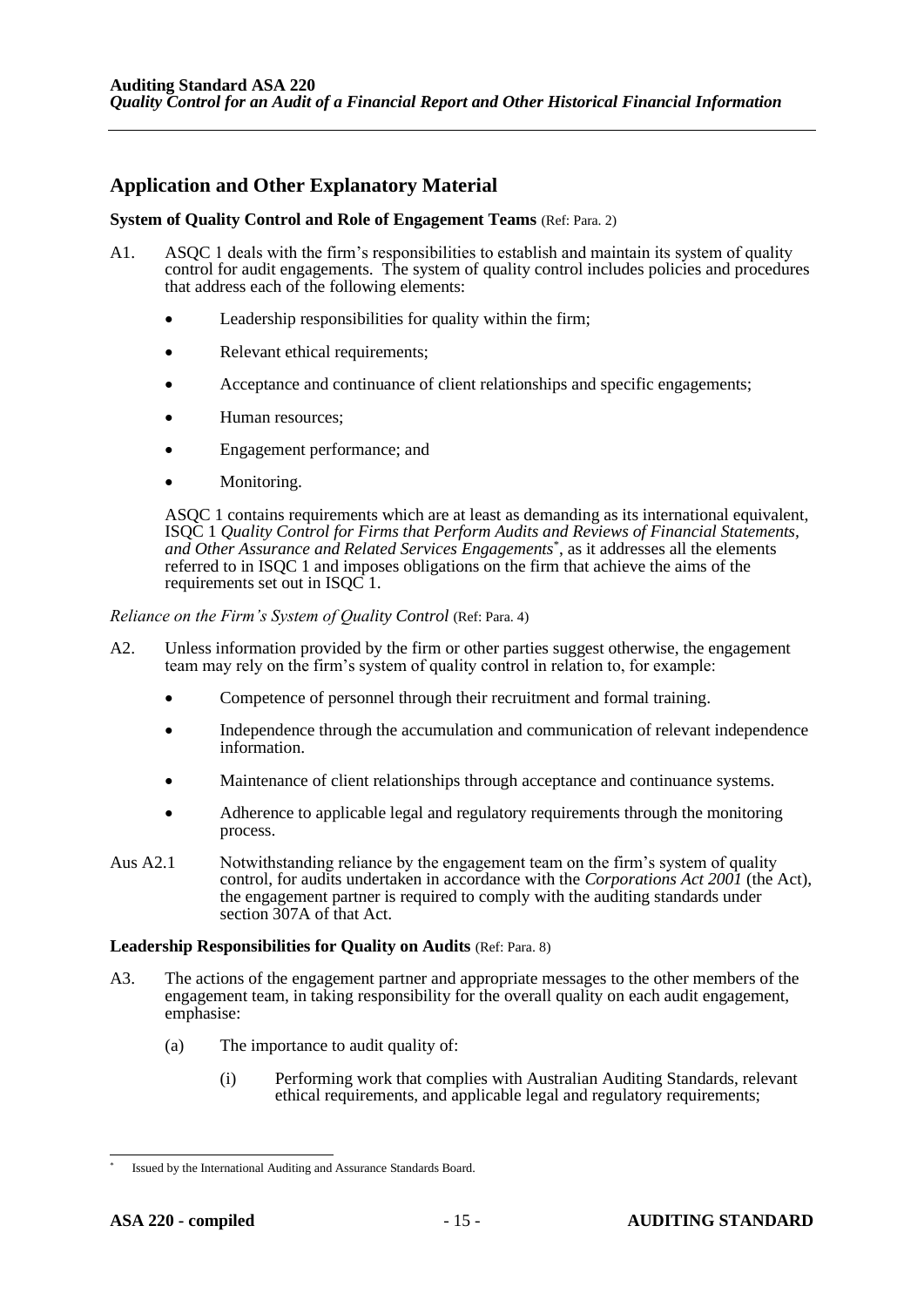- (ii) Complying with the firm's quality control policies and procedures as applicable;
- (iii) Issuing auditor's reports that are appropriate in the circumstances; and
- (iv) The engagement team's ability to raise concerns without fear of reprisals; and
- (b) The fact that quality is essential in performing audit engagements.

#### **Relevant Ethical Requirements**

*Compliance with Relevant Ethical Requirements* (Ref: Para. 9)

- A4. [Deleted by the AUASB. Refer Aus A4.1]
- Aus A4.1 The auditor is subject to relevant ethical requirements, including those pertaining to independence, relating to audit engagements as defined in ASA 102.\*

Definition of "Firm," "Network" and "Network Firm" (Ref: Para. 9-11)

A5. [Deleted by the AUASB. Refer ASA 102]

*Independence* (Ref: Para. 11)

Aus A5.1 Examples of independence requirements that may be applicable are addressed in the *Corporations Act 2001*, Part 2M.3 Division 3, and relevant ethical requirements in ASA 102.

*Threats to Independence* (Ref: Para. 11(d))

- A6. The engagement partner may identify a threat to independence regarding the audit engagement that may not be at an acceptable level. In that case, as required by paragraph 11(d), the engagement partner reports to the relevant person(s) within the firm to determine the appropriate action, which may include eliminating the circumstance that creates the threat, applying safeguards to reduce the threat to an acceptable level or withdrawing from the audit engagement, where withdrawal is possible under applicable law or regulation.
- Aus A6.1 The familiarity threat is particularly relevant in the context of financial report audits of listed entities. For these audits, relevant ethical requirements† and the *Corporations Act 2001* specify the partner rotation requirements.

Considerations Specific to Public Sector Entities

A7. Statutory measures may provide safeguards for the independence of public sector auditors. However, public sector auditors or audit firms carrying out public sector audits on behalf of the statutory auditor may, depending on the terms of the mandate in a particular jurisdiction, need to adapt their approach in order to promote compliance with the spirit of paragraph 11. This may include, where the public sector auditor's mandate does not permit withdrawal from the engagement, disclosure through a public report, of circumstances that have arisen that would, if they were in the private sector, lead the auditor to withdraw.

#### **Acceptance and Continuance of Client Relationships and Audit Engagements** (Ref: Para. 12)

A8. ASQC 1 requires the firm to obtain information considered necessary in the circumstances before accepting an engagement with a new client, when deciding whether to continue an existing engagement, and when considering acceptance of a new engagement with an existing

See ASA 102 *Compliance with Ethical Requirements when Performing Audits, Reviews and Other Assurance Engagements*.

See ASA 102.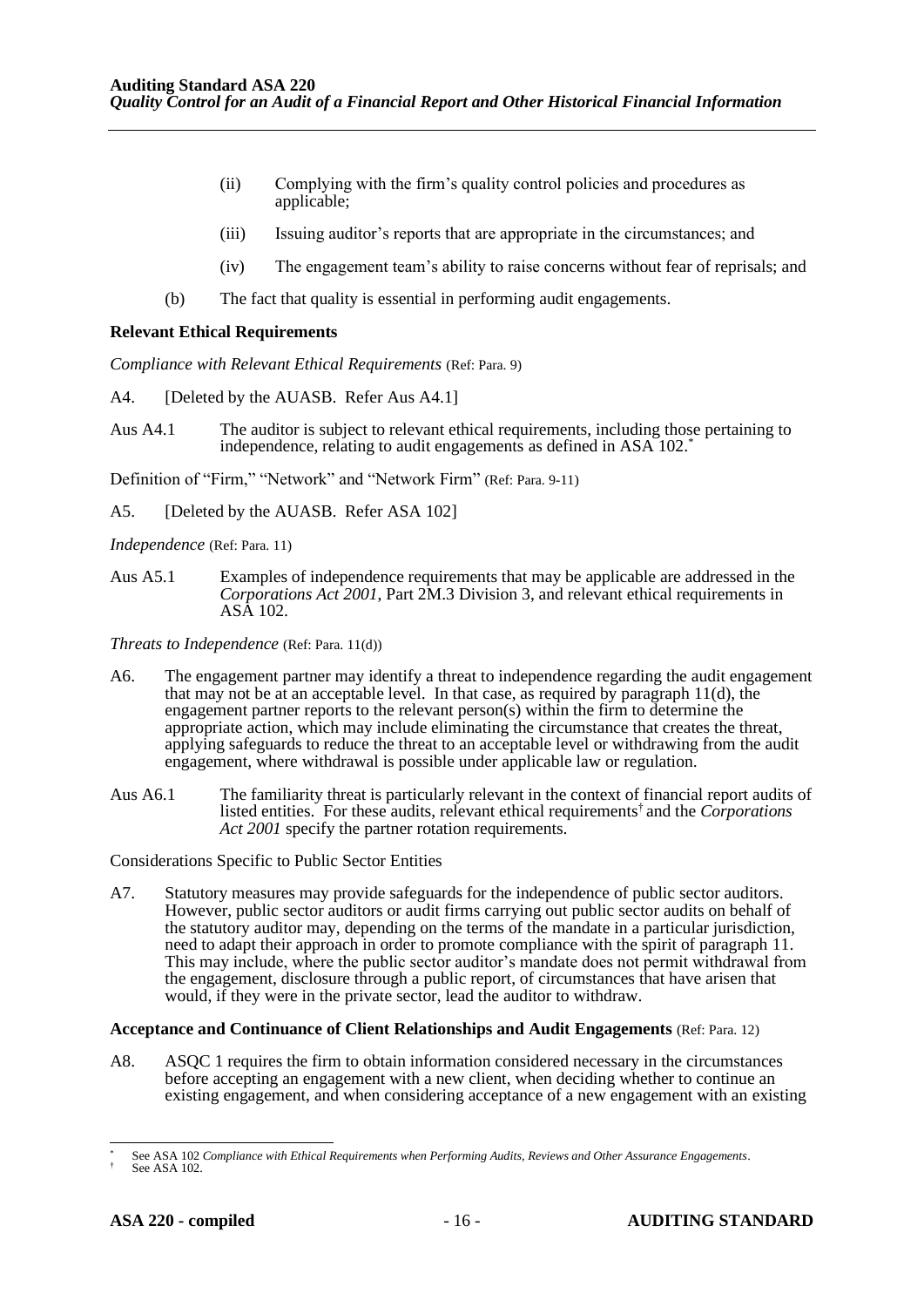client.<sup>5</sup> Information such as the following assists the engagement partner in determining whether the conclusions reached regarding the acceptance and continuance of client relationships and audit engagements are appropriate:

- The integrity of the principal owners, key management and those charged with governance of the entity;
- Whether the engagement team is competent to perform the audit engagement and has the necessary capabilities, including time and resources;
- Whether the firm and the engagement team can comply with relevant ethical requirements; and
- Significant matters that have arisen during the current or previous audit engagement, and their implications for continuing the relationship.
- A9. Law, regulation, or relevant ethical requirements<sup>6</sup> may require the auditor to request, prior to accepting the engagement, the predecessor auditor to provide known information regarding any facts or circumstances that, in the predecessor auditor's judgement, the auditor needs to be aware of before deciding whether to accept the engagement. In some circumstances, the predecessor auditor may be required, on request by the proposed successor auditor, to provide information regarding identified or suspected non-compliance with laws and regulations to the proposed successor auditor. For example, where the predecessor auditor has withdrawn from the engagement as a result of identified or suspected non-compliance with laws and regulations, the APES 110 *Code of Ethics for Professional Accountants (including Independence Standards)* (the Code) requires that the predecessor auditor, on request by a proposed successor auditor, provides all such facts and other information concerning such non-compliance that, in the predecessor auditor's opinion, the proposed successor auditor needs to be aware of before deciding whether to accept the audit appointment.<sup>7</sup>

#### *Considerations Specific to Public Sector Entities* (Ref: Para. 12-13)

A10. In the public sector, auditors may be appointed in accordance with statutory procedures. Accordingly, certain of the requirements and considerations regarding the acceptance and continuance of client relationships and audit engagements as set out in paragraphs 12, 13 and A8 may not be relevant. Nonetheless, information gathered as a result of the process described may be valuable to public sector auditors in performing risk assessments and in carrying out reporting responsibilities.

#### **Assignment of Engagement Teams** (Ref: Para. 14)

- A11. An engagement team includes a person using expertise in a specialised area of accounting or auditing, whether engaged or employed by the firm, if any, who performs audit procedures on the engagement. However, a person with such expertise is not a member of the engagement team, if that person's involvement with the engagement is only consultation. Consultations are addressed in paragraph 18, and paragraphs A22-A23.
- A12. When considering the appropriate competence and capabilities expected of the engagement team as a whole, the engagement partner may take into consideration such matters as the team's:
	- Understanding of, and practical experience with, audit engagements of a similar nature and complexity through appropriate training and participation.

 $5$  See ASQC 1, paragraph 27(a).

<sup>6</sup> See, for example, paragraph R320.8 of APES 110 *Code of Ethics for Professional Accountants (including Independence Standards)* (the Code).

See, for example, paragraphs R360.22-360.23 A1 of the Code.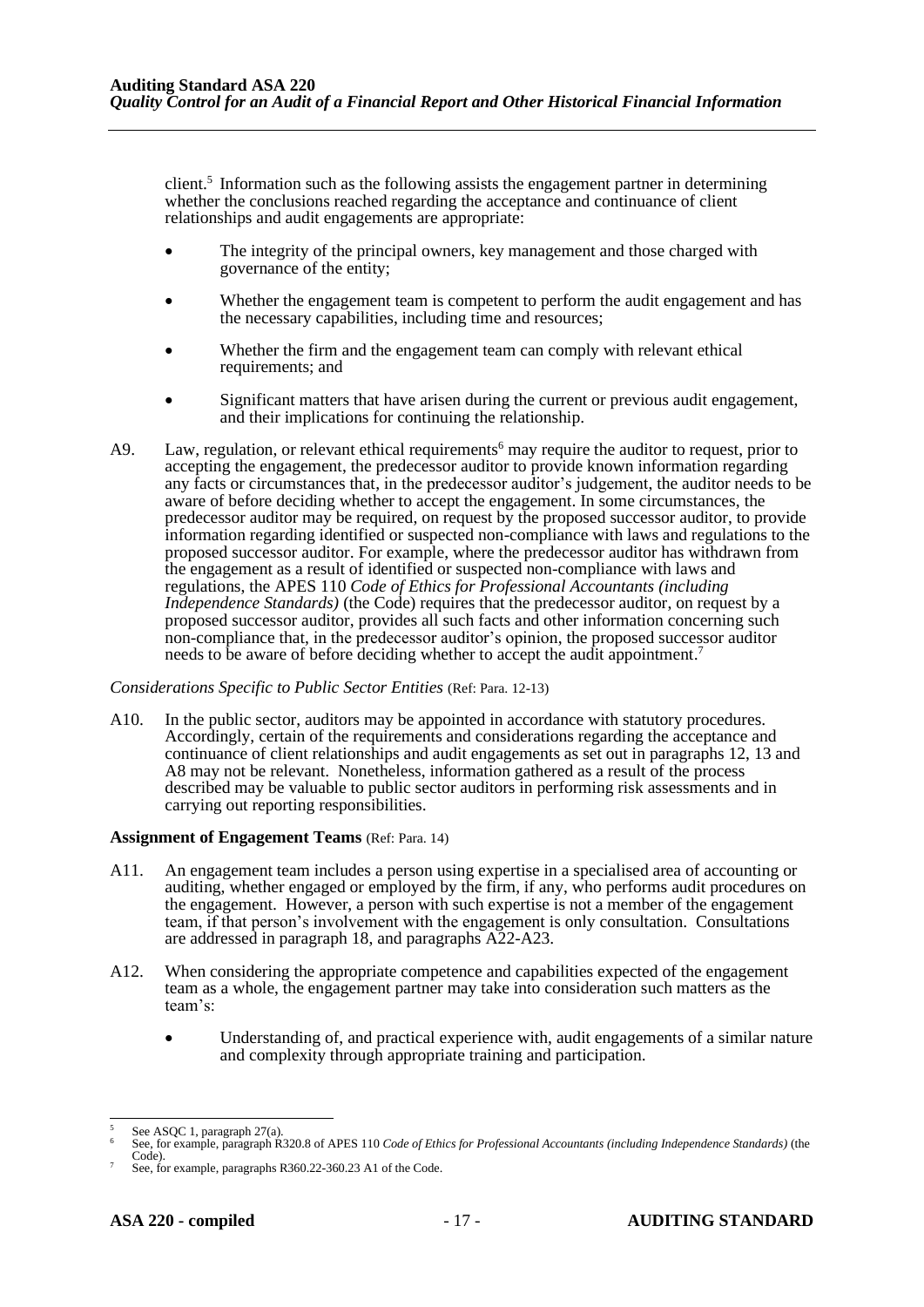- Understanding of Australian Auditing Standards, relevant ethical requirements, and applicable legal and regulatory requirements.
- Technical expertise, including expertise with relevant information technology and specialised areas of accounting or auditing.
- Knowledge of relevant industries in which the client operates.
- Ability to apply professional judgement.
- Understanding of the firm's quality control policies and procedures.

#### *Considerations Specific to Public Sector Entities*

A13. In the public sector, additional appropriate competence may include skills that are necessary to discharge the terms of the audit mandate in a particular jurisdiction. Such competence may include an understanding of the applicable reporting arrangements, including reporting to the legislature or other governing body or in the public interest. The wider scope of a public sector audit may include, for example, some aspects of performance auditing or a comprehensive assessment of compliance with law, regulation or other authority and preventing and detecting fraud and corruption.

#### **Engagement Performance**

*Direction, Supervision and Performance* (Ref: Para. 15(a))

- A14. Direction of the engagement team involves informing the members of the engagement team of matters such as:
	- Their responsibilities, including the need to comply with relevant ethical requirements, and to plan and perform an audit with professional scepticism as required by ASA 200.<sup>8</sup>
	- Responsibilities of respective partners where more than one partner is involved in the conduct of an audit engagement.
	- The objectives of the work to be performed.
	- The nature of the entity's business.
	- Risk-related issues.
	- Problems that may arise.
	- The detailed approach to the performance of the engagement.

Discussion among members of the engagement team allows less experienced team members to raise questions with more experienced team members so that appropriate communication can occur within the engagement team.

- A15. Appropriate teamwork and training assist less experienced members of the engagement team to clearly understand the objectives of the assigned work.
- A16. Supervision includes matters such as:

<sup>8</sup> See ASA 200 *Overall Objectives of the Independent Auditor and the Conduct of an Audit in Accordance with Australian Auditing Standards*, paragraph 15.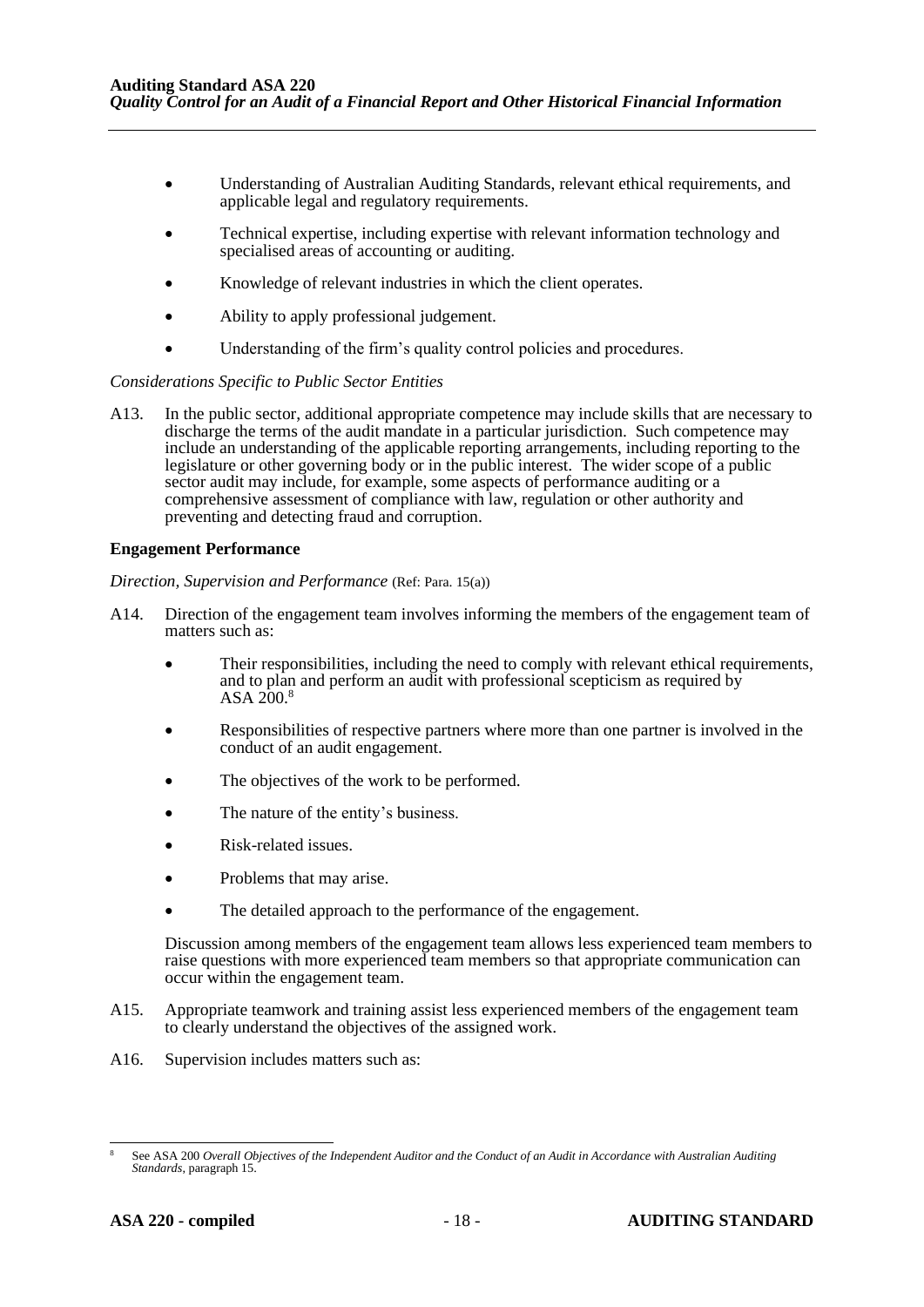- Tracking the progress of the audit engagement.
- Considering the competence and capabilities of individual members of the engagement team, including whether they have sufficient time to carry out their work, whether they understand their instructions, and whether the work is being carried out in accordance with the planned approach to the audit engagement.
- Addressing significant matters arising during the audit engagement, considering their significance and modifying the planned approach appropriately.
- Identifying matters for consultation or consideration by more experienced engagement team members during the audit engagement.

#### *Reviews*

Review Responsibilities (Ref: Para. 16)

- A17. Under ASQC 1, the firm's review responsibility policies and procedures are determined on the basis that work of less experienced engagement team members is reviewed by more experienced engagement team members.<sup>3</sup>
- A18. A review consists of consideration whether, for example:
	- The work has been performed in accordance with Australian Auditing Standards, relevant ethical requirements, and applicable legal and regulatory requirements;
	- Significant matters have been raised for further consideration;
	- Appropriate consultations have taken place and the resulting conclusions have been documented and implemented;
	- There is a need to revise the nature, timing and extent of work performed;
	- The work performed supports the conclusions reached and is appropriately documented;
	- The evidence obtained is sufficient and appropriate to support the auditor's report; and
	- The objectives of the engagement procedures have been achieved.

The Engagement Partner's Review of Work Performed (Ref: Para. 17)

- A19. Timely reviews of the following by the engagement partner at appropriate stages during the engagement allow significant matters to be resolved on a timely basis to the engagement partner's satisfaction on or before the date of the auditor's report:
	- Critical areas of judgement, especially those relating to difficult or contentious matters identified during the course of the engagement;
	- Significant risks; and
	- Other areas the engagement partner considers important.

The engagement partner need not review all audit documentation, but may do so. However, as required by ASA 230, the partner documents the extent and timing of the reviews.<sup>10</sup>

See ASQC 1, paragraph 33.

See ASA 230, paragraph 9(c).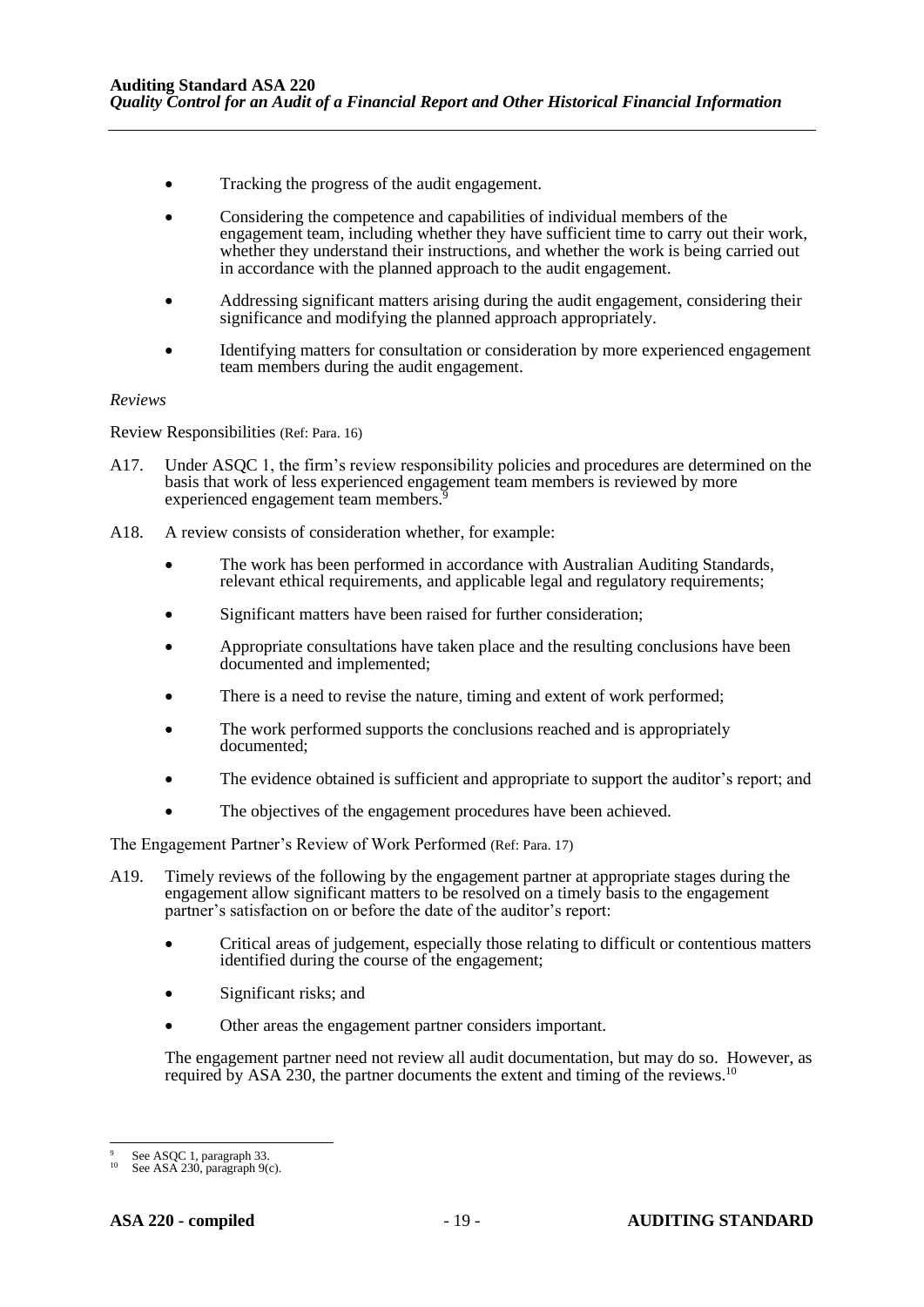A20. An engagement partner taking over an audit during the engagement may apply the review procedures as described in paragraph A18 to review the work performed to the date when that partner assumes the responsibilities of engagement partner.

*Considerations Relevant Where a Member of the Engagement Team with Expertise in a Specialised Area of Accounting or Auditing Is Used* (Ref: Para. 15-17)

- A21. Where a member of the engagement team with expertise in a specialised area of accounting or auditing is used, direction, supervision and review of that engagement team member's work may include matters such as:
	- Agreeing with that member the nature, scope and objectives of that member's work; and the respective roles of, and the nature, timing and extent of communication between that member and other members of the engagement team.
	- Evaluating the adequacy of that member's work including the relevance and reasonableness of that member's findings or conclusions and their consistency with other audit evidence.

*Consultation* (Ref: Para. 18)

- A22. Effective consultation on significant technical, ethical, and other matters within the firm or, where applicable, outside the firm can be achieved when those consulted:
	- Are given all the relevant facts that will enable them to provide informed advice; and
	- Have appropriate knowledge, seniority and experience.
- A23. It may be appropriate for the engagement team to consult outside the firm, for example, where the firm lacks appropriate internal resources. They may take advantage of advisory services provided by other firms, professional and regulatory bodies, or commercial organisations that provide relevant quality control services.

#### **Engagement Quality Control Review**

*Completion of the Engagement Quality Control Review before Dating of the Auditor's Report*  (Ref: Para. 19(c))

- A24. ASA 700 requires the auditor's report to be dated no earlier than the date on which the auditor has obtained sufficient appropriate evidence on which to base the auditor's opinion on the financial report.<sup>11</sup> In the case of an audit of a financial report of a listed entity or when an engagement meets the criteria for an engagement quality control review, such a review assists the auditor in determining whether sufficient appropriate evidence has been obtained.
- A25. Conducting the engagement quality control review in a timely manner at appropriate stages during the engagement allows significant matters to be promptly resolved to the engagement quality control reviewer's satisfaction on or before the date of the auditor's report.
- A26. Completion of the engagement quality control review means the completion by the engagement quality control reviewer of the requirements in paragraphs 20-Aus 21.1, and where applicable, compliance with paragraph 22. Documentation of the engagement quality control review may be completed after the date of the auditor's report as part of the assembly of the final audit file. ASA 230 establishes requirements and provides guidance in this regard. 12

<sup>11</sup> See ASA 700 *Forming an Opinion and Reporting on a Financial Report*, paragraph 49.

See ASA 230, paragraphs 14-16.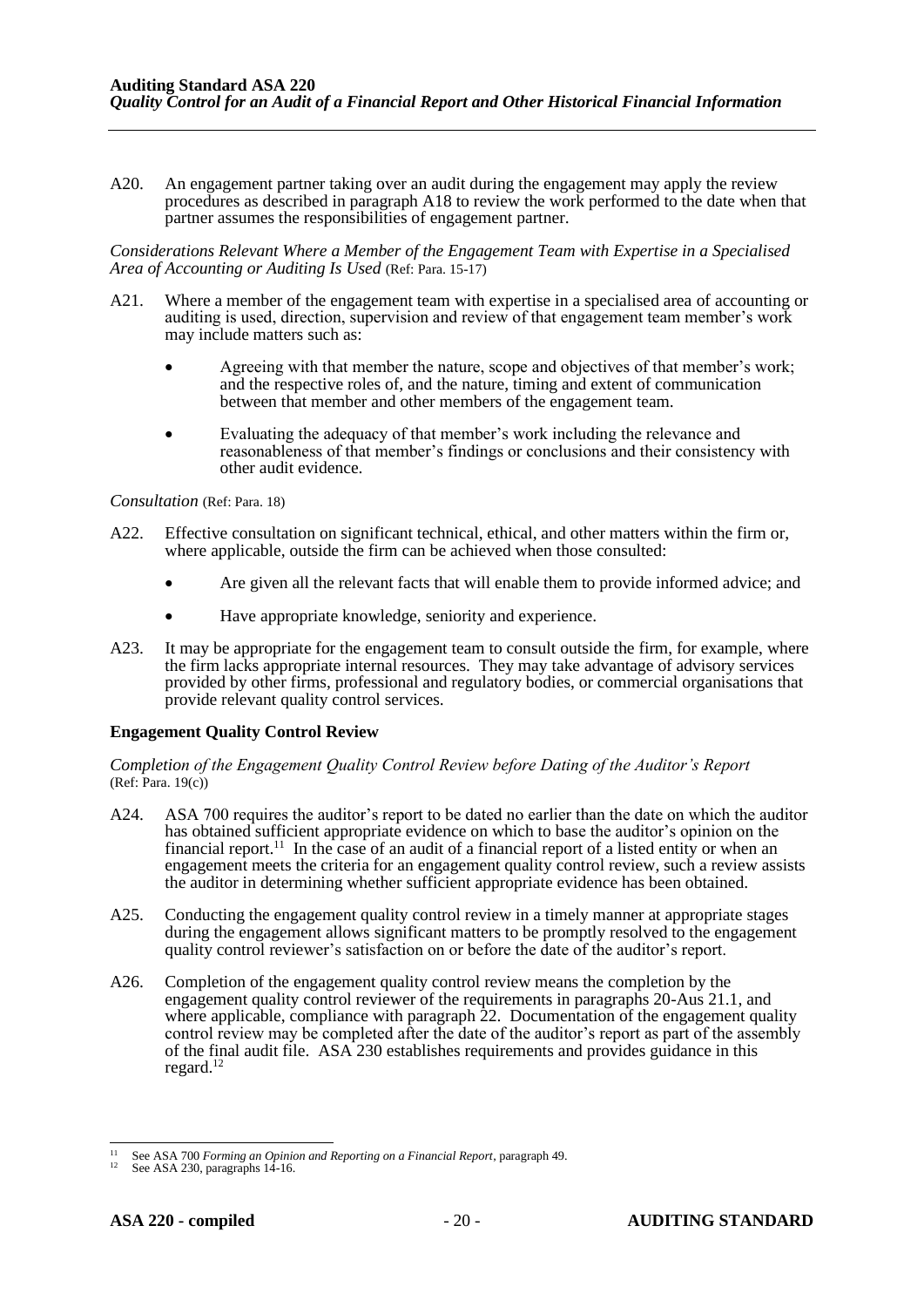*Nature, Extent and Timing of Engagement Quality Control Review* (Ref: Para. 20)

- A27. Remaining alert for changes in circumstances allows the engagement partner to identify situations in which an engagement quality control review is necessary, even though at the start of the engagement, such a review was not required.
- A28. The extent of the engagement quality control review may depend, among other things, on the complexity of the audit engagement, whether the entity is a listed entity, and the risk that the auditor's report might not be appropriate in the circumstances. The performance of an engagement quality control review does not reduce the responsibilities of the engagement partner for the audit engagement and its performance.
- A29. When ASA 701<sup>13</sup> applies, the conclusions reached by the engagement team in formulating the auditor's report include determining:
	- The key audit matters to be included in the auditor's report;
	- The key audit matters that will not be communicated in the auditor's report in accordance with paragraph 14 of ASA 701, if any; and
	- If applicable, depending on the facts and circumstances of the entity and the audit, that there are no key audit matters to communicate in the auditor's report.

In addition, the review of the proposed auditor's report in accordance with paragraph 20(b) includes consideration of the proposed wording to be included in the Key Audit Matters section.

*Engagement Quality Control Review of Listed Entities* (Ref: Para. Aus 21.1)

- A30. Other matters relevant to evaluating the significant judgements made by the engagement team that may be considered in an engagement quality control review of a listed entity include:
	- Significant risks identified during the engagement in accordance with ASA  $315<sup>14</sup>$  and the responses to those risks in accordance with ASA 330,<sup>15</sup> including the engagement team's assessment of, and response to, the risk of fraud in accordance with ASA 240.<sup>16</sup>
	- Judgements made, particularly with respect to materiality and significant risks.
	- The significance and disposition of corrected and uncorrected misstatements identified during the audit.
	- The matters to be communicated to management and those charged with governance and, where applicable, other parties such as regulatory bodies.

These other matters, depending on the circumstances, may also be applicable for engagement quality control reviews for audits of financial reports of other entities.

*Considerations Specific to Smaller Entities* (Ref: Para. 20-Aus 21.1)

A31. In addition to the audits of financial reports of listed entities, an engagement quality control review is required for audit engagements that meet the criteria established by the firm that subjects engagements to an engagement quality control review. In some cases, none of the firm's audit engagements may meet the criteria that would subject them to such a review.

<sup>13</sup> See ASA 701 *Communicating Key Audit Matters in the Independent Auditor's Report*.

<sup>14</sup> See ASA 315 *Identifying and Assessing the Risks of Material Misstatement.* <sup>15</sup> See ASA 330 *The Auditor's Responses to Assessed Risks*.

<sup>16</sup> See ASA 240 *The Auditor's Responsibilities Relating to Fraud in an Audit of a Financial Repor*t.